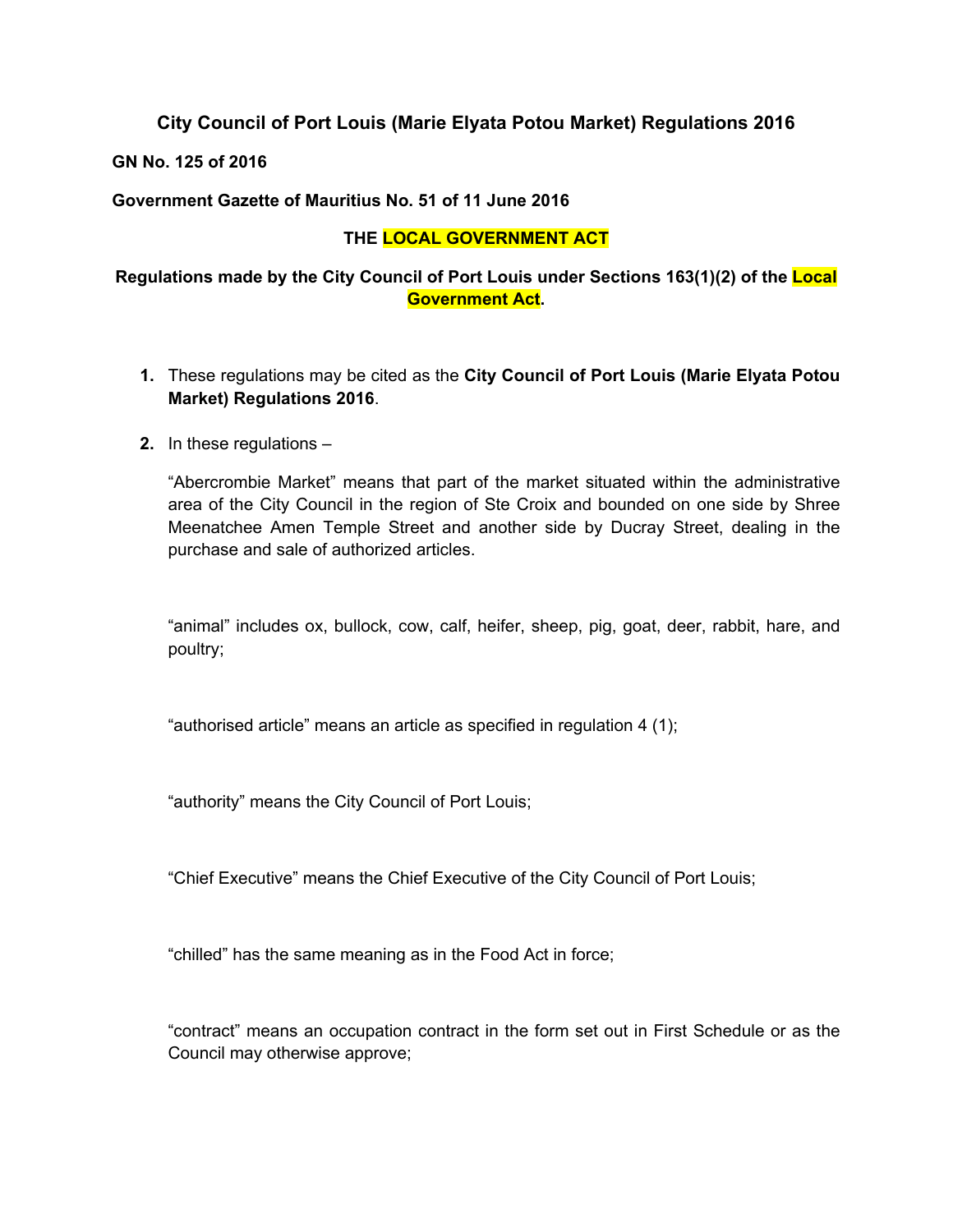"Council" means the City Council of Port Louis;

"employee" means any person employed by the stall occupier to occupy his stall/shop/space as the Council may approve and who is duly registered with the National Pension Fund of the Ministry of Social Security, National Solidarity and Senior Citizens Welfare & Reform Institutions and shall be subject to all Municipal Markets/Fairs Regulations made by this Council under the Local Government Act;

"food" –

(a) means any substance, whether processed, semi processed or raw, which is intended for human consumption; and

(b) includes any substance which has been used in the manufacture, preparation or treatment of food;

"Frozen food" includes any poultry or poultry product, meat, meat product, whole or filleted fish, fish product and sea-foods which have been maintained at a temperature of -18 degrees Celcius or below;

"identification badge", means a badge in the form set out in the second schedule;

"Inspector" means an officer of the Council appointed for the control and supervision of the market/fairs;

"market" means the Abercrombie Market;

"meat" includes every edible part of any animal fit for human consumption;

"salted Fish" means fish or any part of it which has been prepared and added with salt and fit for human consumption;

"Sanitary Authority" has the same meaning as used in the Public Health Act in force;

"stall" means any stall/shop/kiosk or other space in the market allotted by the Council to a stall occupier in return for the prescribed fee payment;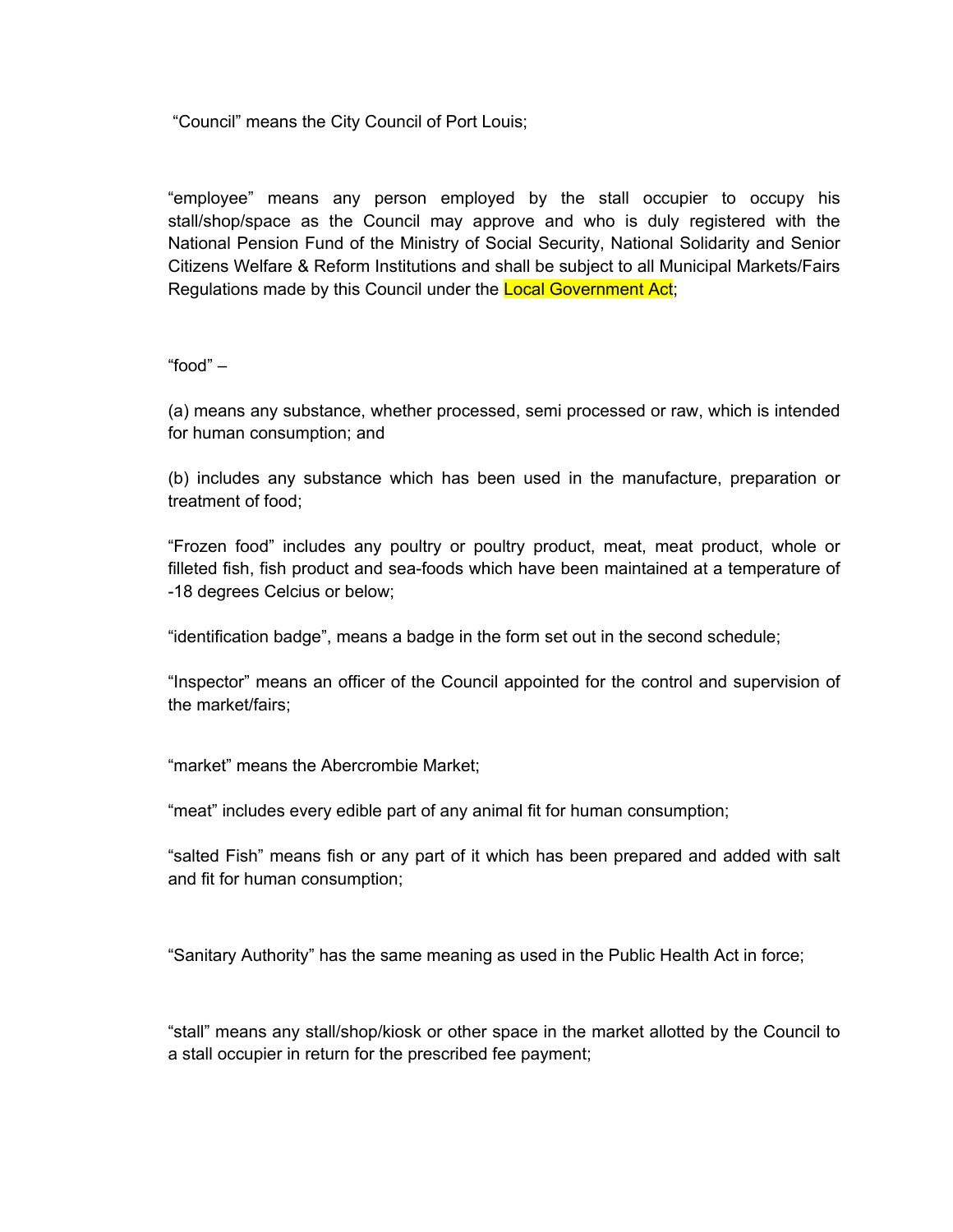"stall occupier" means any person authorised by the Council to occupy a stall/shop or other place for the sale of authorised articles inside the market and shall be subject to all Municipal Markets/Fairs Regulations made by this Council under the Local Government Act;

"vegetables" include tubercule and any herbs, creepers or leaves;

"venison" means any edible part of a deer, stag, hind including offals fit for human consumption.

- **3.** (1) The market shall be divided into such sections as by the Council may approve.
	- (2) The time at which the market shall be opened on any weekday shall be from 6.00 a.m to 6.00 p.m on unless otherwise the Chief Executive may otherwise direct.
	- (3) The market shall be closed at noon on Sunday and public holidays unless otherwise directed by the Chief Executive.
	- (4) It shall be an offence for a stall occupier to erect or to cause to be erected any structure on his/her stall or space unless authorized by the Council.
	- (5) All refuse shall be deposited or emptied in places set apart for that purpose and no person shall scatter or throw about in the market/fair any left overs, leaves, peelings, wastepaper or other refuse of any sort.
	- (6) Every butcher shall provide at his own expense a block for chopping purposes.
	- (7) Every stall occupier selling fresh meat/chicken and fish/sea foods shall provide a chilling cabinet as per provision of the Food Act in force.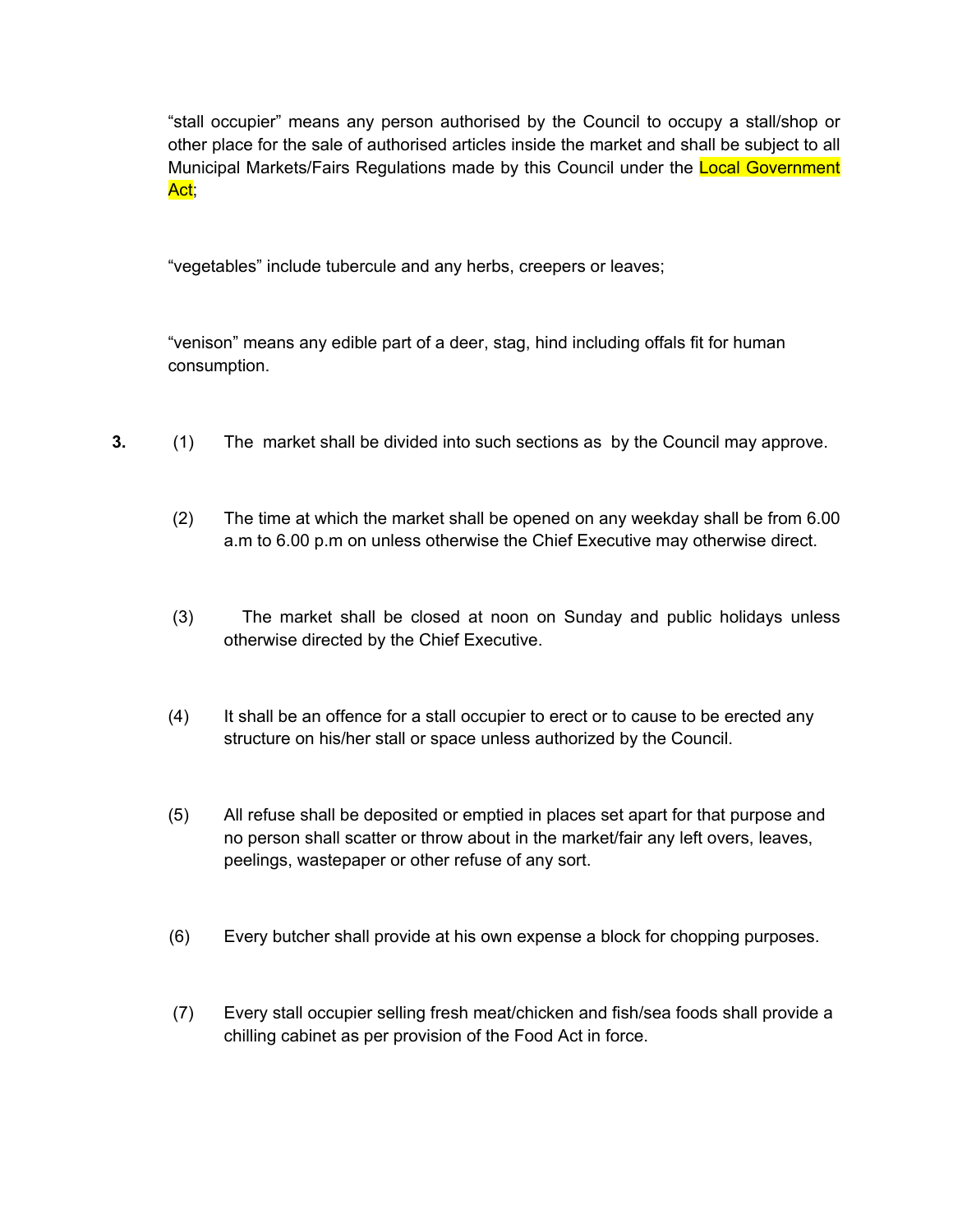- (8) Every butcher shall keep in constant state of cleanliness his stall, his chopping block, the various utensils used by him, as well as the interior of his stall, and to have them daily and properly washed and cleaned.
- **4** (1) The following articles shall subject to paragraph (2), be authorized articles which may be sold in the market;
	- (a) full grown fruits, vegetables, edible roots, tubers, betel leaves, herbal/aromatic/medicinal plants not of a poisonous nature, pickles;
	- (b) haberdashery, fancy goods, cutlery, earthenware, chinaware, glassware, toys, ready made garments, cosmetics, articles of clothing, footwear;
	- (c) small hardware, electric, electronic, metallic appliances, plastic products, utensils;
	- (d) milk, infused tea, coffee and cocoa, soft drinks, milk products, lemonade, minerals, fruit juices, non-alcoholic beverages, bottle-water by retail only;
	- (e) beef, fish, veal, mutton, lamb, goat's and kid's flesh, hare, rabbit, meat, pork, sausages, black pudding and other preparations made from pork and tripe;
	- (f) offals of goat, beef and sheep and pork
	- (g) chicken (fresh/chilled, frozen) and eggs;
	- (h) venison;
	- (i) fresh fish with exception hereinafter specified in paragraph (2);
	- (j) seafoods (fresh/chilled/frozen);
	- (k) salted and dried fish;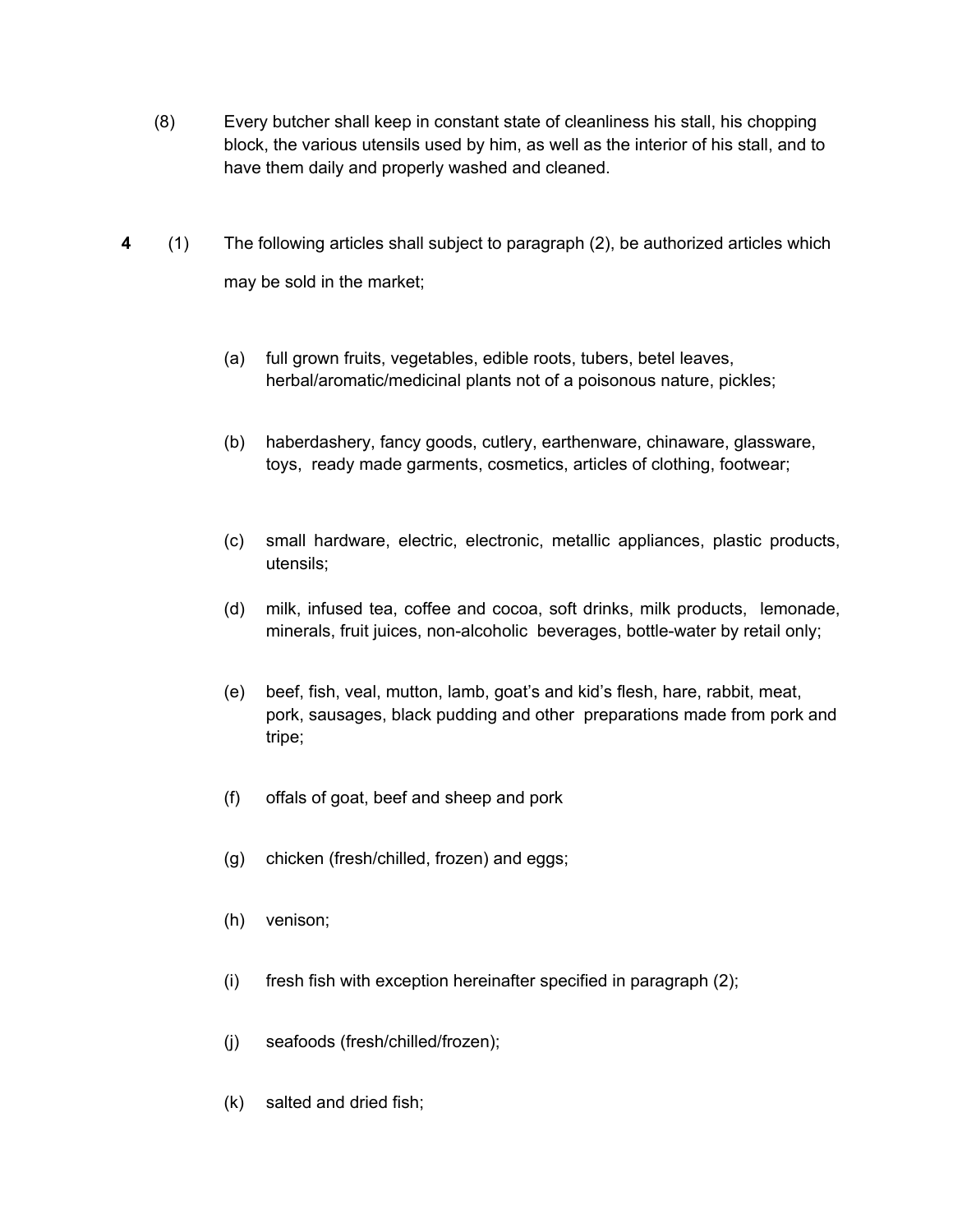(l) grain to be used as food;

(m) bread, cakes, pastries, cooked food, pre-packed foods and other foods items;

- (n) flowers, bouquets;
- (o) baskets, handicrafts and other wickerwork of local manufacture;
- (p) chilled or frozen meat, frozen vegetables, frozen fish;
- (q) honey and wax;
- (r) stationery, newspapers, books, magazines, greeting cards, CDs & DVDs engravings;
- (s) any other articles (foodstuffs & non-foodstuffs) which may be approved by the Council.
- (2) No person shall introduce into a market/fair any of the following species of fish,

sea-foods and other animal -

- (a) the yellow-tailed croissant;
- (b) the *veille loutre* or other *wrasse*;
- (c) the *varavara*;
- (d) the giblot;
- (e) the wrasse called *crabe noire*;
- (f) the *cheval de bois*;
- (g) the *chemise*;
- (h) the sinsillac;
- (i) the flat wrasse called *bambara*;
- (j) the crab with red spots;
- (k) the benitier;
- (l) the sea urchin;
- (m) the caret or hawk's bill turtle;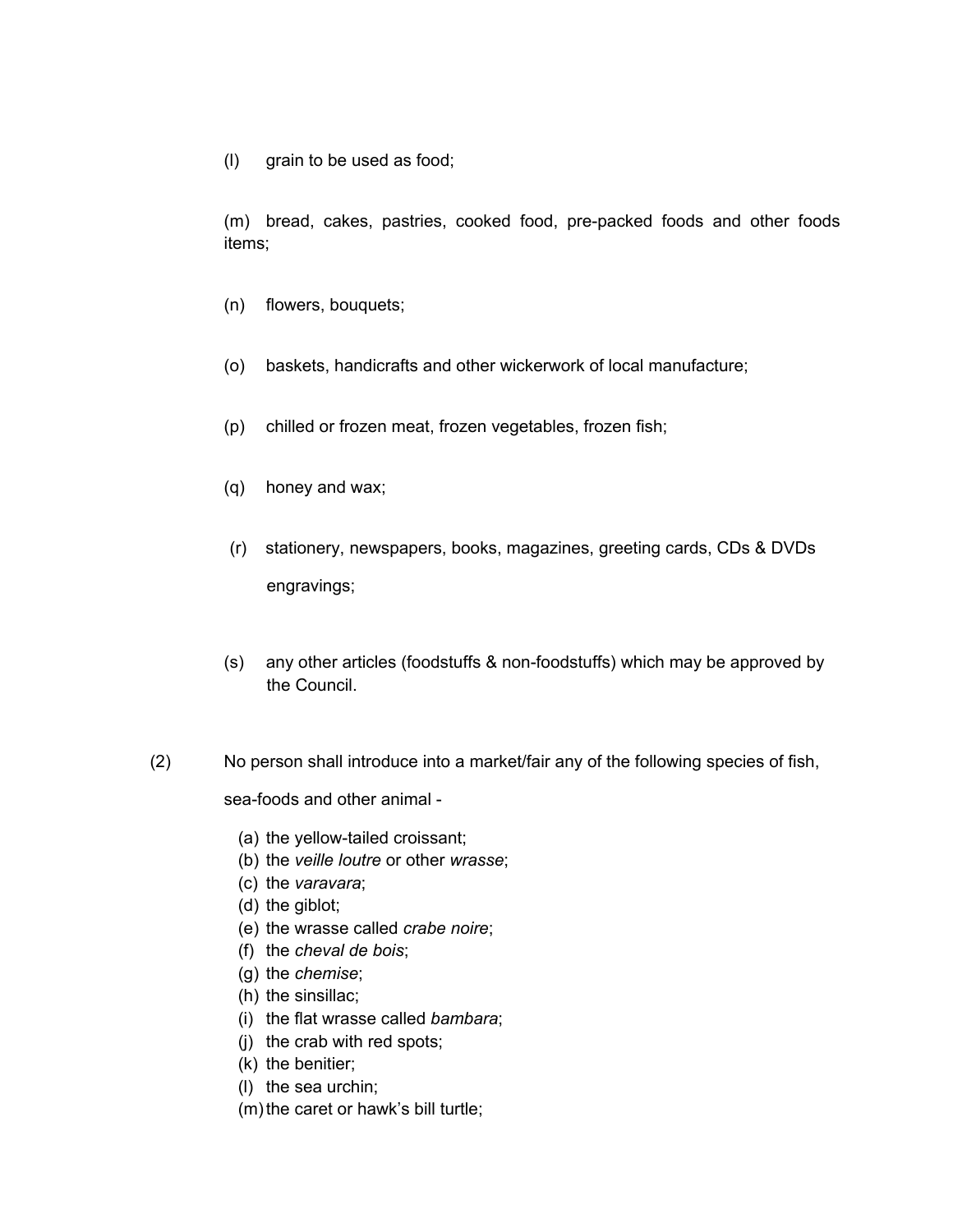- (n) the *laffe*, if alive;
- (o) the *boule-tangue*;
- (p) the remora or pilot of the shark;
- (q) the *caranx SP (carangue des bancs)*; and
- (r) *grosse sardine (harengula ovalis).*
- (3) Any '*poule-d'eau'* and any '*carangue*' exceeding 7.5 kilogrammes in weight shall be gutted before being brought into the market.
- (4) The flesh of shark shall be exposed for sale on a separate stall at a distance from usual fish-stalls and bearing a distinctive label or sign.
- (5) No person shall expose for sale in the market any sea-foods of any kind that are not in season or not of the size authorized in any enactment relating to fisheries.
- (6) No person shall introduce into the market any locally grown mushrooms except the kind commonly called "*champignon grosse patte*".
- (7) No carcass of a sheep, lamb, goat or kid shall be received into the market without the tail and part of the skin thereof adhering to it.
- (8) Goats' and kids' flesh shall not be sold or exposed for sale as mutton or lamb.
- (9) No person shall expose for sale in the market any sausages, black pudding or preserved pork which have not been prepared in an approved slaughter house.

(10) Any frozen/chilled fish intended to be cut for sale shall be previously gutted and cleaned before exposing for sale.

(11) No meat shall be admitted into the market unless it has been found to be fit for human consumption by the Mauritius Meat Authority or the Sanitary Authority.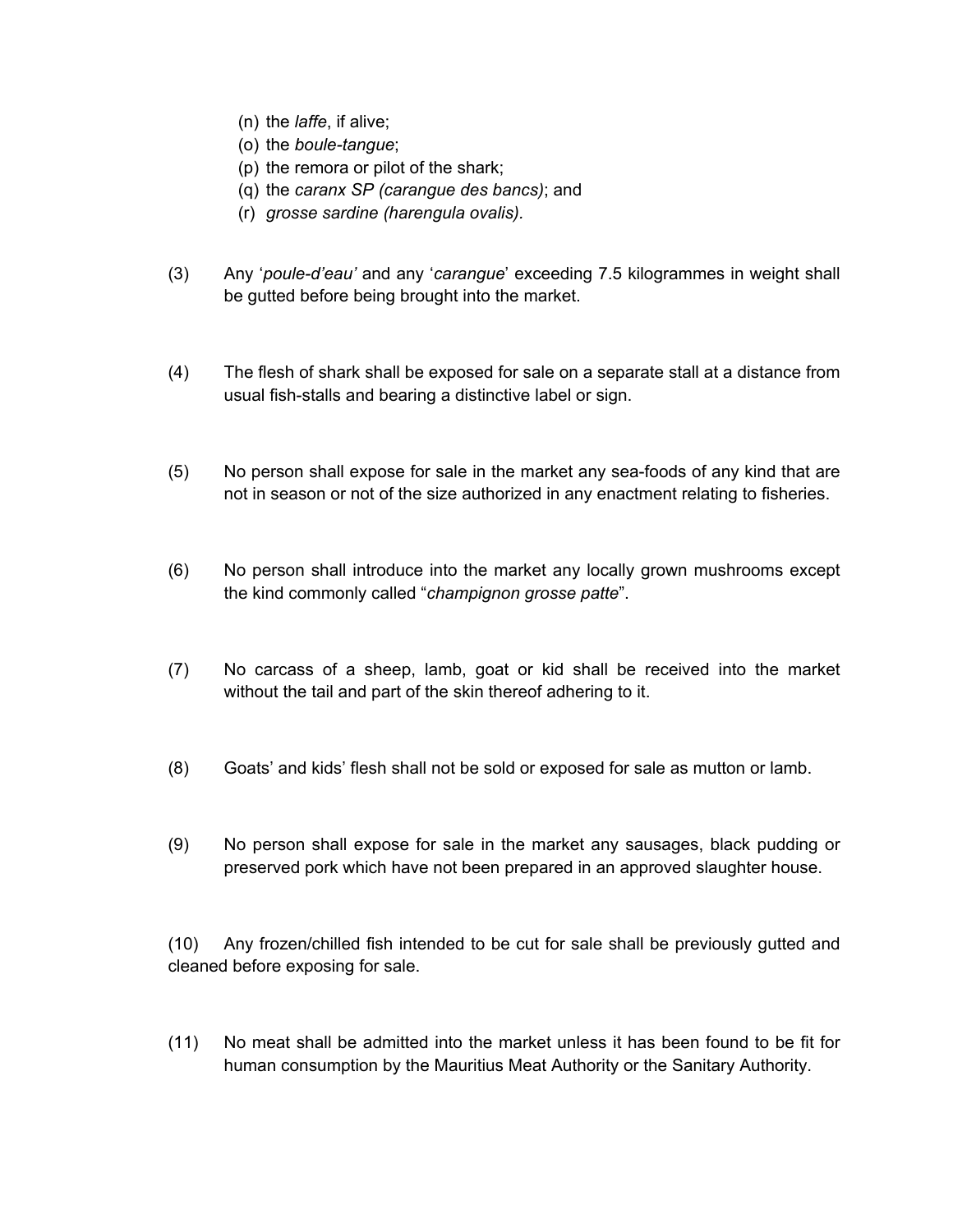- (12) It shall be an offence for any stall occupier to sell or expose for sale vegetables, fruits, meat, fish, poultry, seafoods or any food items which are unfit for human consumption.
- **5.** (1) Cooking of food shall be authorised only at specific spaces reserved for such purposes as the Council may approve.
	- (2) No person shall introduce dogs or other domestic animals into the market.
	- (3) No person shall sit on the tables or stalls in the market.
	- (4) No person shall be allowed to enter the market unless decently dressed and not under the influence of intoxicating drinks or drugs.
	- (5) (a) Every stall-occupier selling haberdashery products, or involved in the cooking of foods or other similar activities shall be bound to keep in his custody at all times an appropriate fire extinguisher which shall be in good working condition.

(b) Stall occupiers involved in cooking activities must extinguish the fire before leaving the market. They shall be responsible for any damage to the buildings, dependencies or implements of the market in case of fire caused by their negligence or default.

- (6) It shall be an offence for any stall occupier to leave, deposit or expose articles for sale in any passage, alley, open space between or on the sides of stalls, shops or booths or any unauthorized space meant for the free flow of members of the public.
- (7) No barrel, basket, bag or other similar receptacle shall be kept inside a market,

 except for the storage of grains, seeds or other articles requiring special receptacles for proper exposure.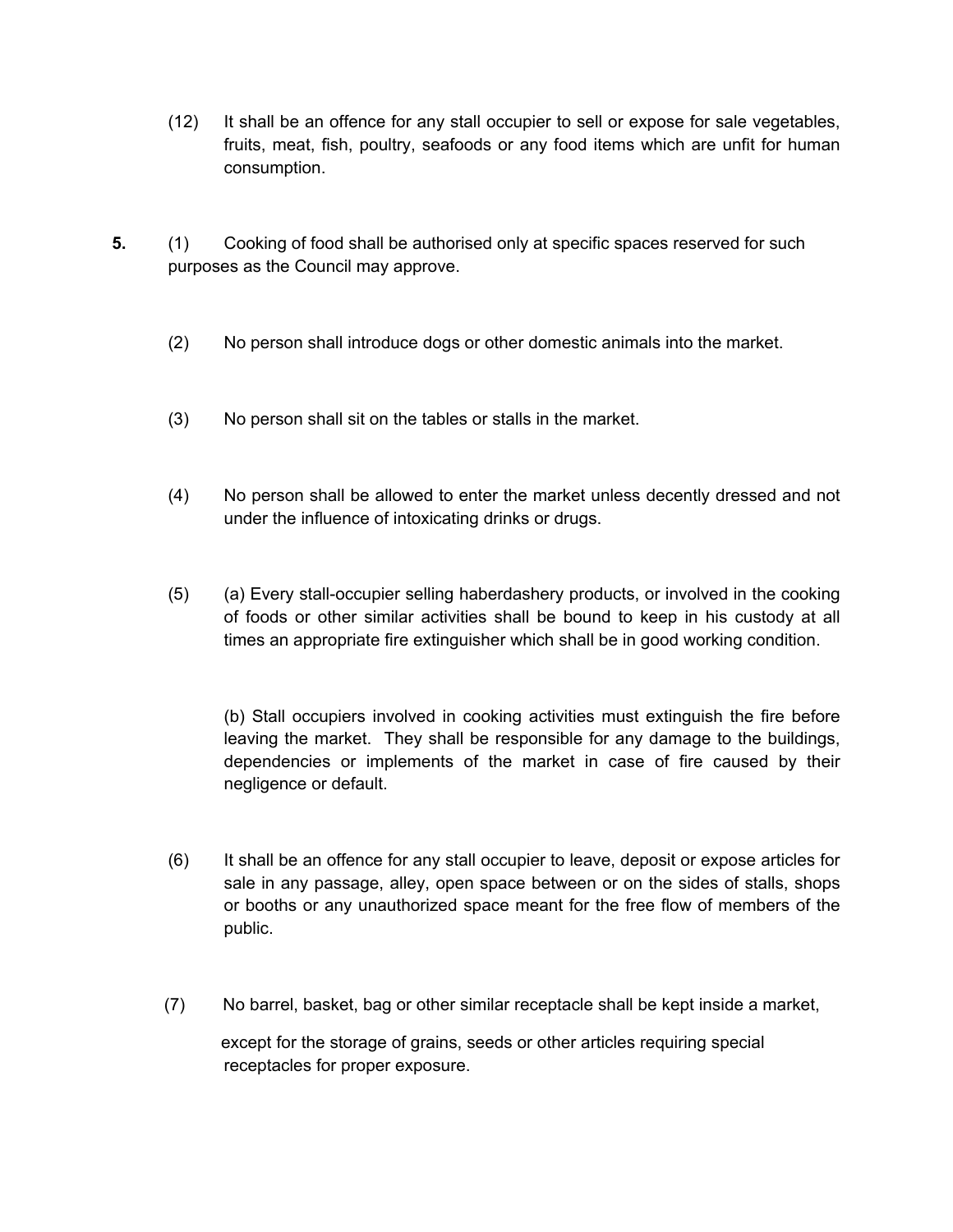- (8) No person shall cause any trouble in the market or use foul, insulting or unbecoming language, or play games or behave indecently therein.
- (9) No person suffering from any communicable disease shall be allowed to trade in the market.
- (10) No person shall stay inside the market once it is closed.
- (11) It is an offence to enter the market by riding bicycles, autocycles, motorcycles or by driving motor vehicles.
- (12) It is strictly forbidden to smoke in the market.

**6.** (1) Any authorized article brought for sale into the market shall be openly exposed on the stall allotted to the stall occupier.

(2) The price of any articles or goods exposed for sale in the market shall be conspicuously affixed on the article.

(3) No hawking activity or sale by auction shall take place inside the market.

(4) Every stall occupier/employee or any other person shall annoy or stop any person with a view to make the most of his goods.

(5)Every stall occupiers shall on demand produce to an inspector a certificate or other document or information establishing to the satisfaction of the inspector, the name, the address, the telephone number of the planter or the owner (if the seller is not selling vegetables grown by himself) of the vegetables exposed for sale by him at his/her stall in the market.

(6) No meat shall be introduced or exposed for sale in the market unless it has been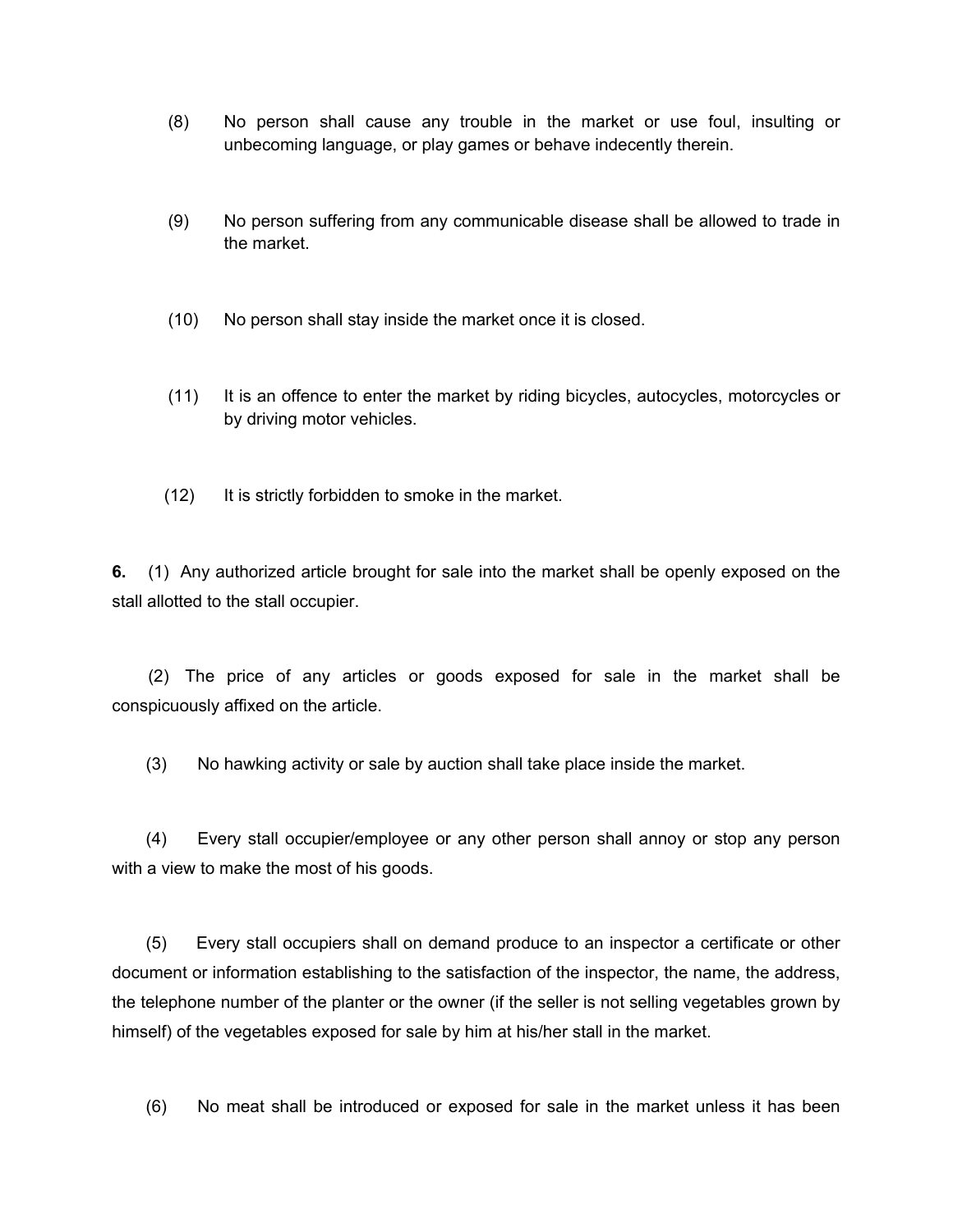prepared in an approved slaughter house and bears the mark of the slaughter house and is accompanied by a permit signed by the veterinary officer or the inspector of the slaughter house on which shall be stated –

- (a) the name of the owner;
- (b) the market at which the meat is intended to be sold;
- (c) the number and weight of carcasses and the quantity of sausages blackpudding and other preparations intended to be introduced in the market.

(7) No venison shall be introduced or exposed for sale in the market unless it is accompanied by a certificate stating –

- (a) the place where the animal was killed;
- (b) the date of such killing; and
- (c) the number of carcasses and their weight.
- (8) No animal shall be slaughtered or dressed inside the market.
- (9) Every stall occupier selling fish or tripe shall keep a supply of fresh water constantly at hand, in which he/she shall wash the articles sold by him/her to prevent bad smell.
- (10) Every stall occupier gutting or cleaning fresh fish in the market shall have a watertight vessel placed close to his/her stall and containing a sufficient quantity of quick lime or any approved disinfectant, wherein to put the offal.
- (11) No person shall gutter fresh fish in any market unless he is the occupier or employee on such stall/space authorized to sell fresh fish.
- (12) No offal shall be thrown on the ground in the market and its vicinities.
- (13) No fresh fish remaining unsold at the close of the market shall be exposed for sale as fresh fish the next morning.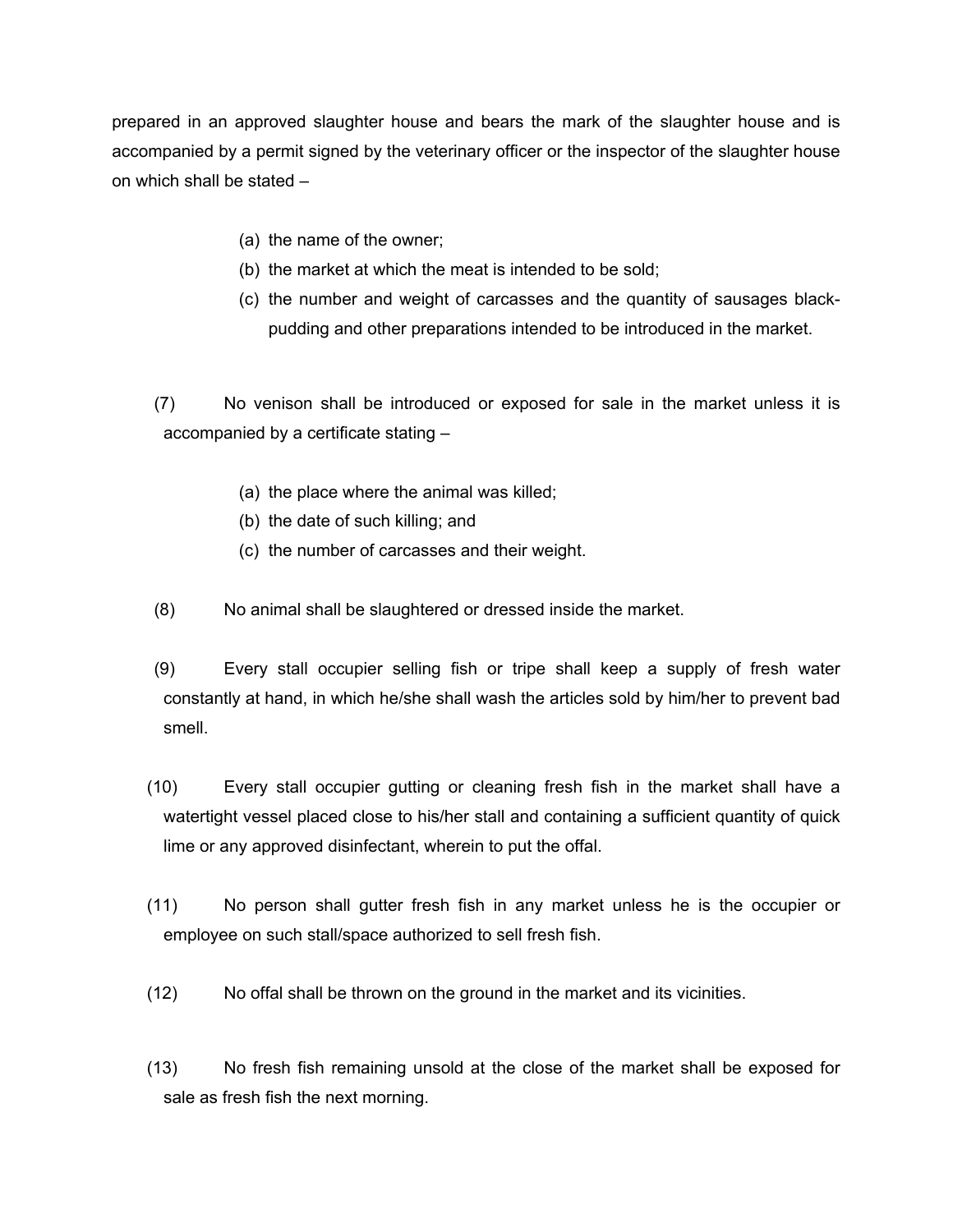(14) Frozen foods sold by butchers or fishmongers in the market shall be kept in freezer as per provision of the Food Act in force.

(15*)* No frozen food shall be removed from a freezer except as and when required for sale.

(16) In the event of a power failure or breakdown causing the items stored in a freezer to thaw, the contents shall be disposed of as directed by an inspector.

(17) No meat, chicken, fish or sea-foods which have been removed from the market shall be reintroduced therein after their removal therefrom.

(18) No frozen/chilled meat, chicken, fish or sea-foods shall be stored/exposed for sale together with fresh ones.

- **7.** The stall occupier shall be held responsible for the cleaning of the stall let to him.
- **8.** Every vehicle bringing articles to the market shall be unloaded outside the gates or in another designated area and shall be allowed to remain there only during unloading.
- **9.** (1) Every stall occupier selling articles by weight or measure in the market shall have his own appropriate weights, measures and instruments, duly assized under the Legal Metrology Act.

(2) Every stall occupier selling by weight shall have a self indicating weighing instrument.

(3) The weighing instrument shall be placed in such a position that the weighing of goods and the indicated weight are simultaneously clearly visible to the purchaser.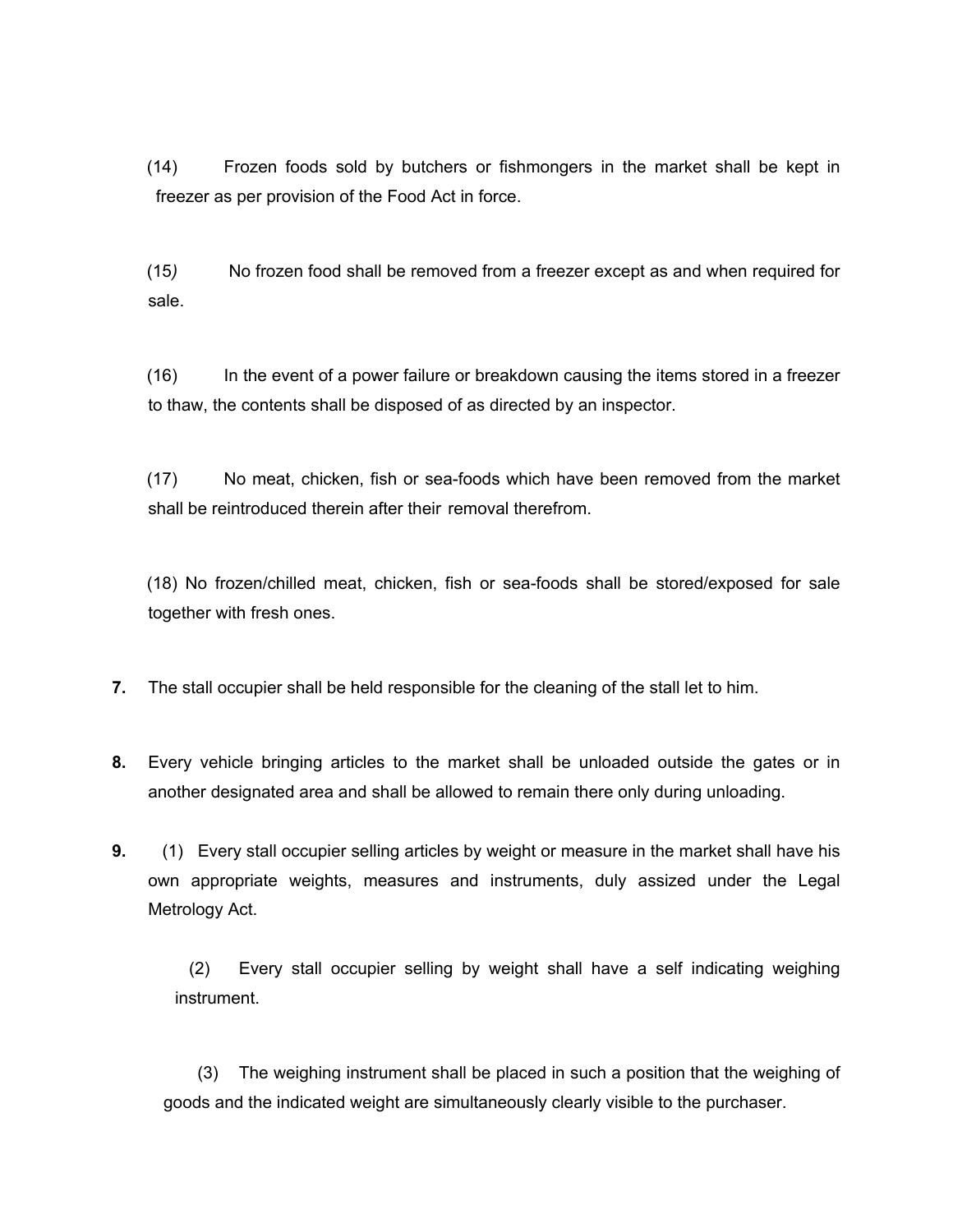(4) A set of appropriate weights, measures and instruments, duly assized under the Legal Metrology Act, shall be kept at the office of the Inspector in charge of the market.

(5) It shall be lawful for any purchaser to request an inspector on duty in the market to verify the quantity of his/her goods purchased, and should the said quantity not be found correct, the stall occupier who has sold the goods shall make up the difference.

**10.** (1) Following "Expression of Interest", the Council may allocate, by contract "*à durée determiné"* any vacant stall or space under such conditions as may be laid down in an Occupation Contract in the form set out in the First Schedule. Any such contract may be renewed as the Council may approve.

(2) (a) Every stall occupier shall whilst working on their stall wear conspicuously the identification badge issued to him by the Council.

(b) Every stall occupier shall forthwith surrender their identification badge to the Chief Health Inspector whenever he ceases to hold his stall. In case of death, the surviving spouse/heirs shall be responsible for the surrendering of the badge.

(c) Every stall occupier shall meet the expenses of another badge as a result of its lost or any damage cause thereto.

 (d) The stall occupier shall not under any circumstances whatsoever remit or give to any person his badge.

 (3) (a) A stall occupier may employ such persons (limited to 2) as may be necessary to assist him/her and the said person shall be held responsible for all contraventions occurring during the absence of the stall occupier.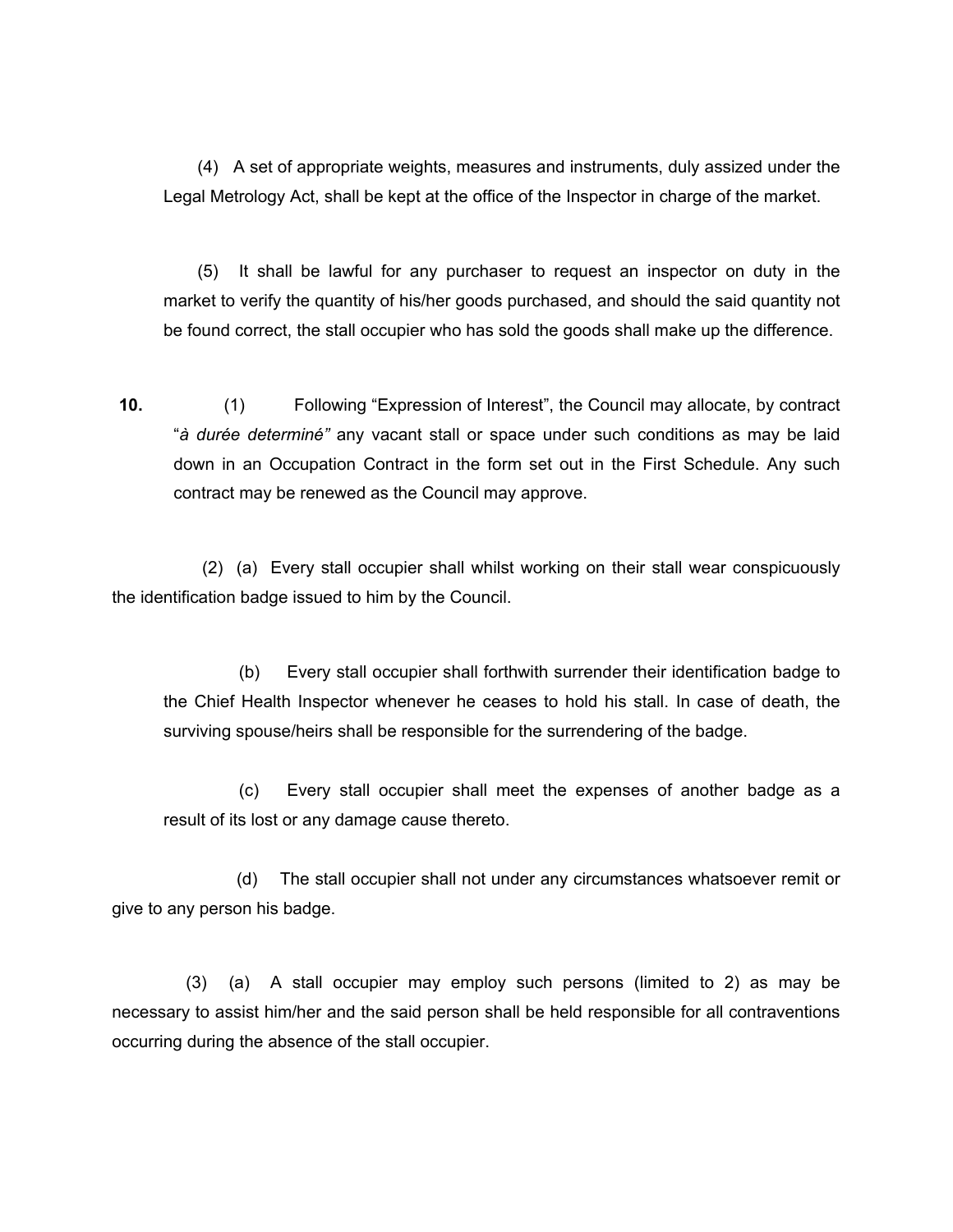(b) The name of the employee shall be notified to the inspector who shall thereupon issue an identification badge to the employee by the Council.

 (c) All registered employee working on a stall shall wear conspicuously the identification badge issued to him by the Council.

 (d) All registered employee shall forthwith surrender their identification badge to the Chief Health Inspector whenever he ceases to work on a stall. In case of death, the badge should be returned back to the Council.

 (e) Meet the expenses of another badge as a result of its lost or any damage cause thereto.

 (f) The registered employee shall not under any circumstances whatsoever remit or give to any person his badge.

 (4)No stall or space allotted to a stall occupier shall be sublet/be assigned to another person.

**11.** (1) It shall be an offence for any person including the holder of the trade fee receipt, permit or other authorization issued under an enactment to sell whether by hawking or otherwise or to expose or offer for sale any goods/articles at any place within the Council area situated at less than a radius of 500 metres from the market.

(2) Paragraph (1) shall not apply to traders operating inside a commercial premises paying a fee to the Council in respect of classified trades as specified in the Twelfth Schedule of Local Government Act 2011 and auctioneers and or any permits issued by the Council.

**12.** (1) No person shall write, paint, scribble or stick bills or posters on any wall, fixture or part of the market or to cause any damage to any building, outhouse, or construction forming part of an annex to the market or to any object contained therein.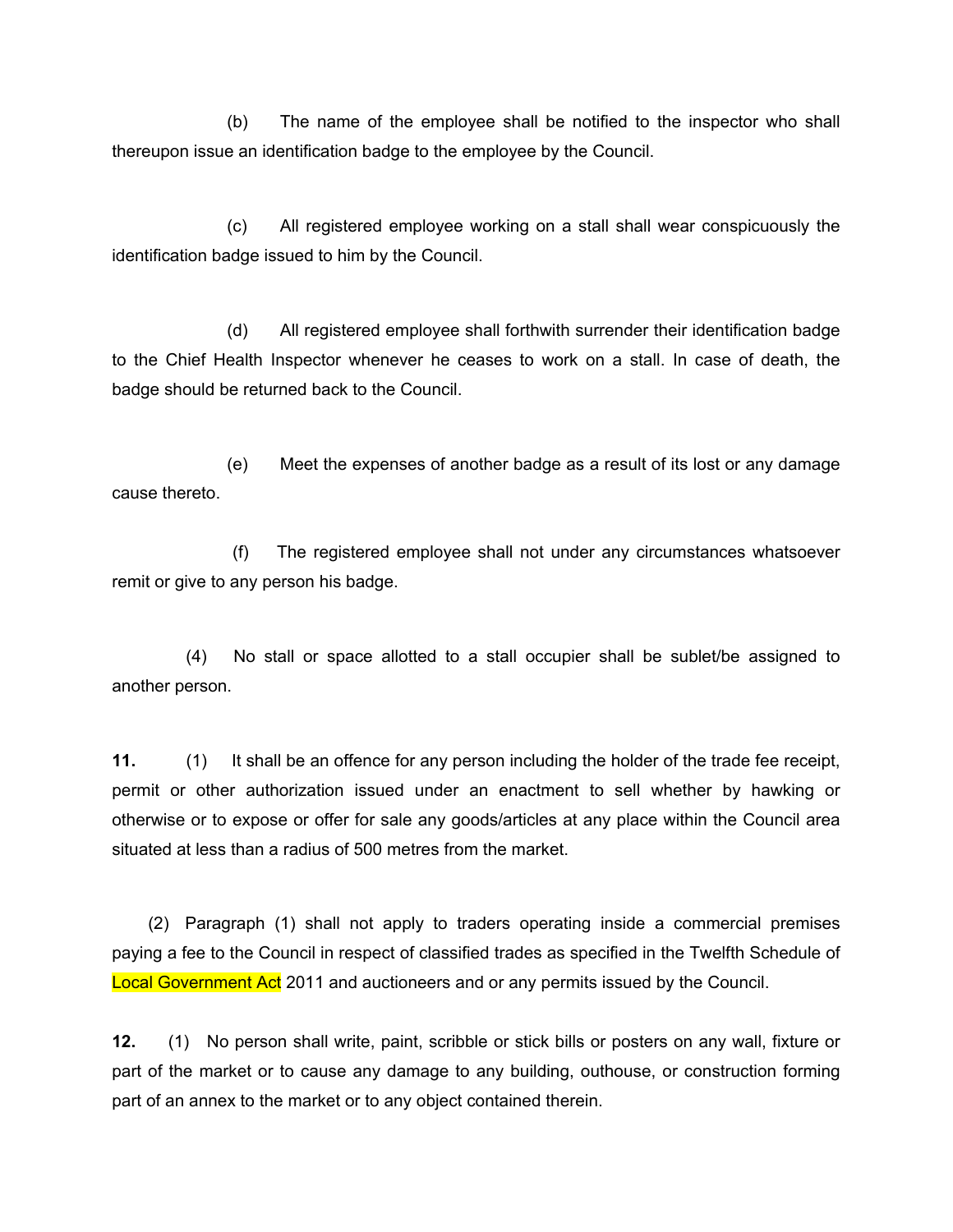(2) No person shall feed birds and animals or allow food articles to be exposed in such a way that they get access to them.

(3) No stall occupier shall store, display or sell in the market any explosive materials, fireworks, hazardous liquids, bulk gases or any substance which might be a source of danger to anyone attending the market.

**13**. (1) An inspector may take such measures as may be necessary to maintain order in the market and to ensure that these regulations are complied with.

(2) For the purpose of paragraph (1), an inspector may -

- (a) seize and detain or destroy any article which is not an authorised article and which is exposed for sale in the market;
- (b) seize and destroy any article which is unfit for sale; or
- (b) give such directions to a stall occupier as he considers necessary.

(3) Every stall occupier shall comply with a direction given to him/her pursuant to paragraph (2) (c).

**14.** Every stall occupier or employee shall, at all times, keep clean and tidy the stall occupied by him/her, including such places used for the storing of goods/foods.

**15.** (1) Every stall occupier who shall employ another person/s to sell in his/her place shall declare the fact to the Inspector in Charge of the market who shall inscribe the name, age and address of the said person in a register to be kept especially for that purpose.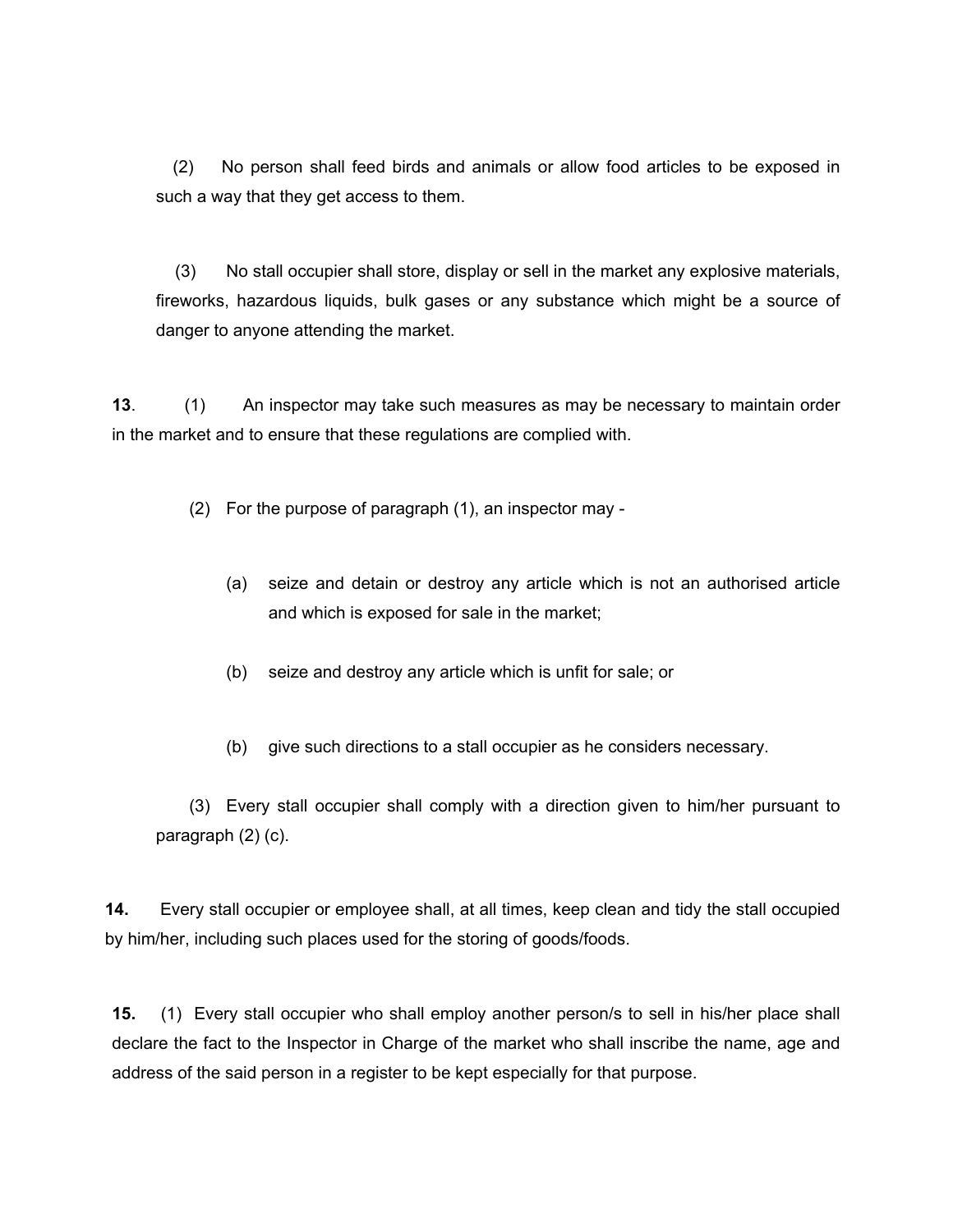(2) Every stall occupier shall produce a recent passport size photograph of the said employee for the purpose of registration.

**16.** No stall occupier shall allow children or any person not registered as an employee to stand behind any stall in the market.

- **17.** (1) No person in the market shall
	- (a) smoke or spit on the ground or beg;
	- (b) play music in such a way so as to incommodate his neighbours or any member of the public;
	- (c) stay inside the market premises once the market is closed;
	- (d) store any goods or article behind a stall, unless, in the exercise of his trade as stall occupier or employee;
	- (e) bring in the market any dog or other animals;
	- (f) wash any utensils inside and/or within the precincts of the market.

(2) It is strictly forbidden to leave behind any personal belongings or articles of any kind or description inside the market after the closure of same.

**18.** No foodseller or breadseller shall -

(a) sell any cooked food or bread except in clean covered receptacles adequately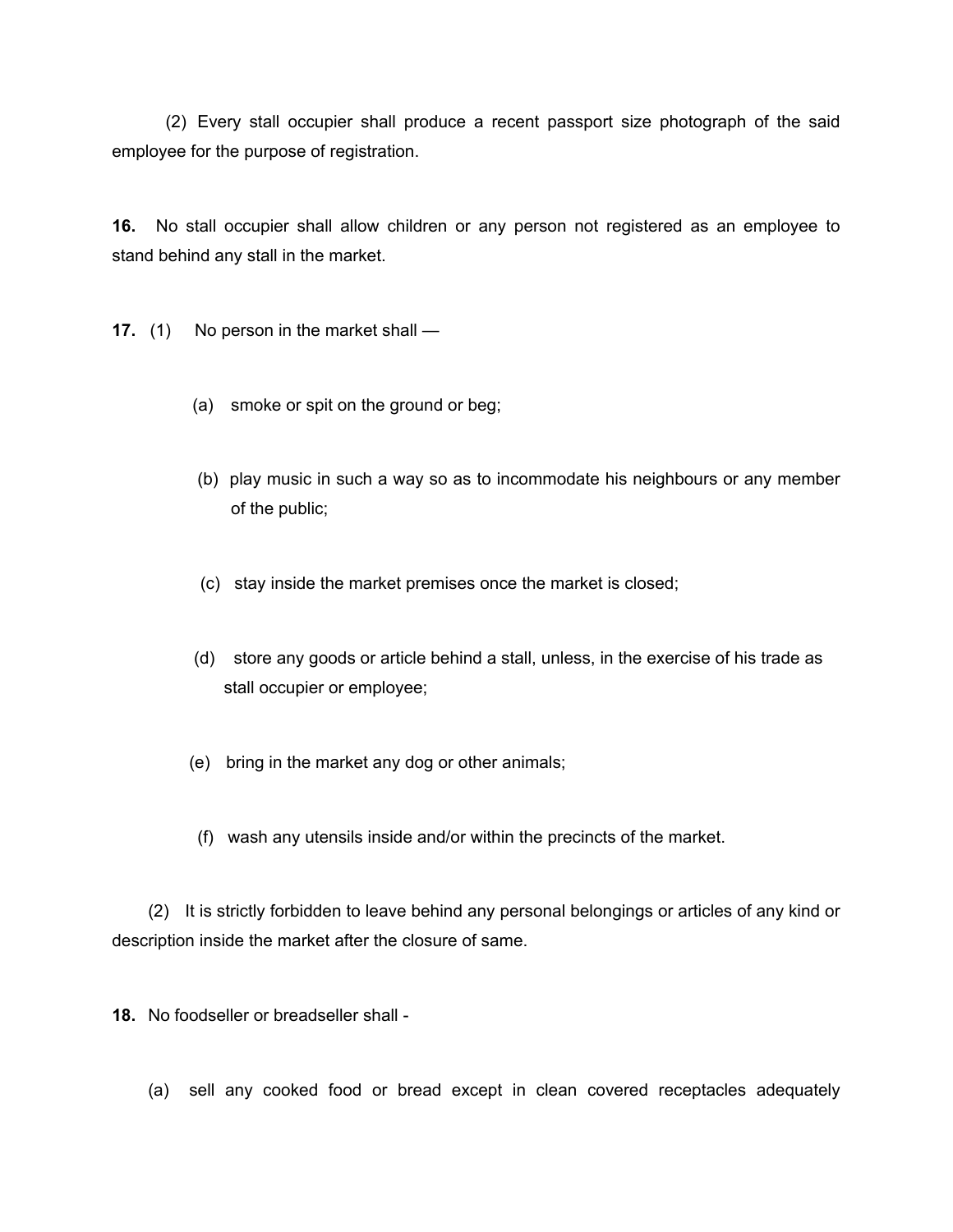protected from flies, insects, dust, dirt or any other form of contamination;

- (b) use any newspapers, magazines for the wrapping of cooked food or bread but rather used white paper or plastic wrappers for that purpose;
- (c) handle any cooked food or cake except with proper utensiIs approved by the Inspector.

**19.** If any stall occupier or his employee hinders, persists, obstructs or molests, with or without force or violence, any Municipal Councillor, or the Chief Executive, or any Inspector, it shall be lawful for the Council to declare such stall, shop or place temporarily vacant, pending enquiry and prosecution, if any, and final decision of the competent court. All articles exposed for sale therein shall be removed at once and, if not so removed, shall be forfeited.

**20.** The stall occupier shall sell or offer for sale only the item/s mentioned in the contract signed between himself and the Council.

**21.** Any stall occupier shall carry his activity in such a way so as not to incommodate in any way whatsoever the neighbouring stall occupiers.

**22.** (1) Any person who contravenes these regulations shall commit an offence and shall, on conviction, be liable to a fine not exceeding 25,000 rupees.

(2) Such person may be prosecuted by the Council, the Chief Executive or any Municipal Inspector without prejudice for any offence he may have committed against any law, Act or Regulations.

(3) Any article being the subject matter of a contravention of the above regulations may be seized by the Lord Mayor, Chief Executive or any Inspector and may be confiscated or forfeited and disposed in such manner as the Court may direct.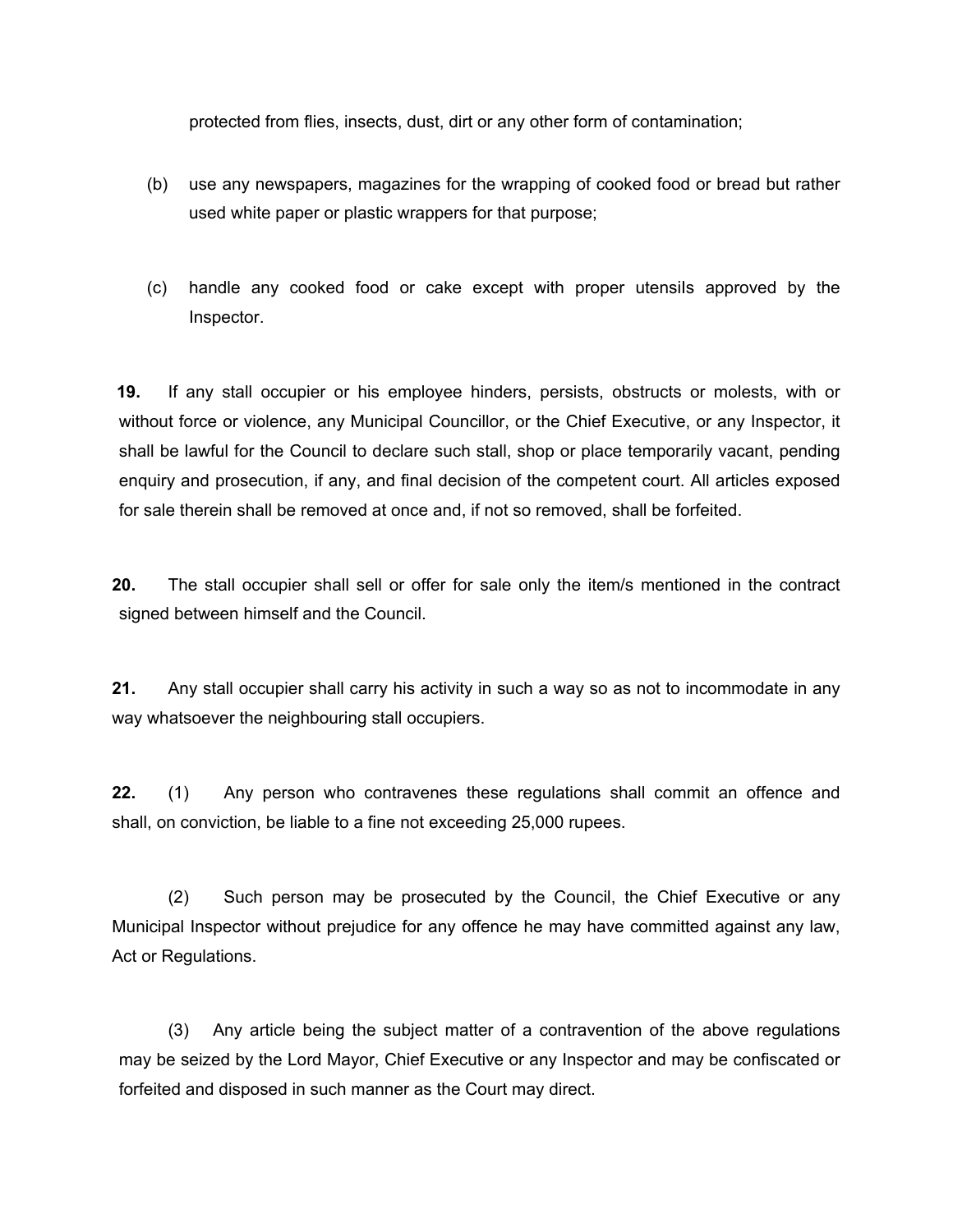**23.** These regulations shall be in addition to, and not in derogation of, any regulations made under an Act relating to the sale of food for human consumption.

**24.** These regulations shall come into operation on 15 December 2011.

Made by the City Council of Port Louis on 15 December 2011.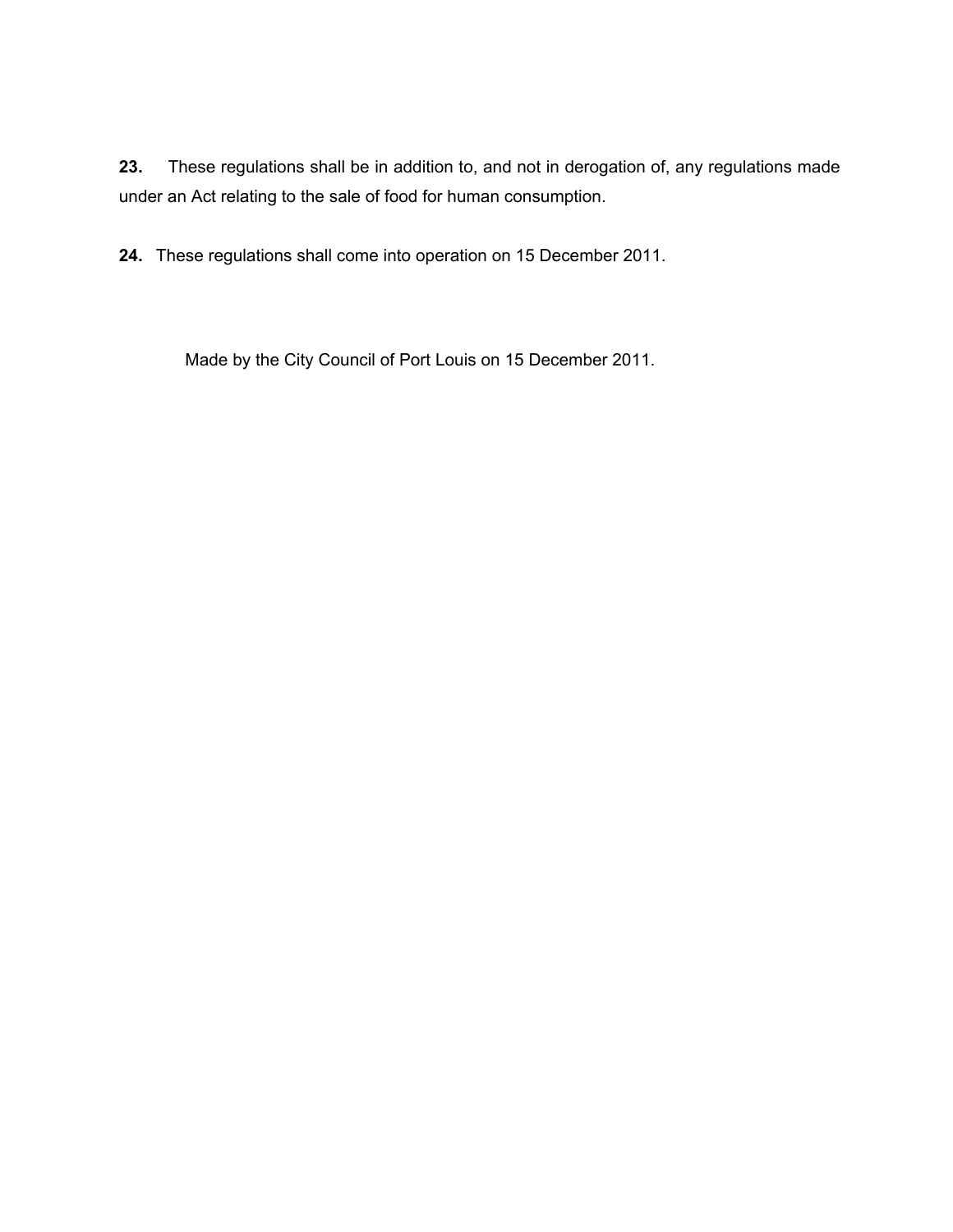**Expiry Date:.....................**

#### **FIRST SCHEDULE**

#### **Occupation Contract**

# **CITY COUNCIL OF PORT LOUIS MUNICIPAL MARKET/FAIR CONTRACT FORM**

#### Between

THE CITY COUNCIL OF PORT LOUIS, represented by its Lord Mayor, ............... .................................................................................................. and its Chief Executive, ........................................................................................................, having its registered office at the City Hall, Jules Koenig Street, Port Louis, hereinafter referred to as the "City Council ",

#### **PARTY ON THE ONE PART**

And

|                   | Number --------------------------------- issued on ---------------------hereinafter referred to as the |
|-------------------|--------------------------------------------------------------------------------------------------------|
| "stall occupier", |                                                                                                        |

#### **PARTY ON THE OTHER PART**

#### **IT HAS BEEN STIPULATED, AGREED AND COVENANTED AS FOLLOWS: -**

#### **1.0 RIGHT OF OCCUPATION**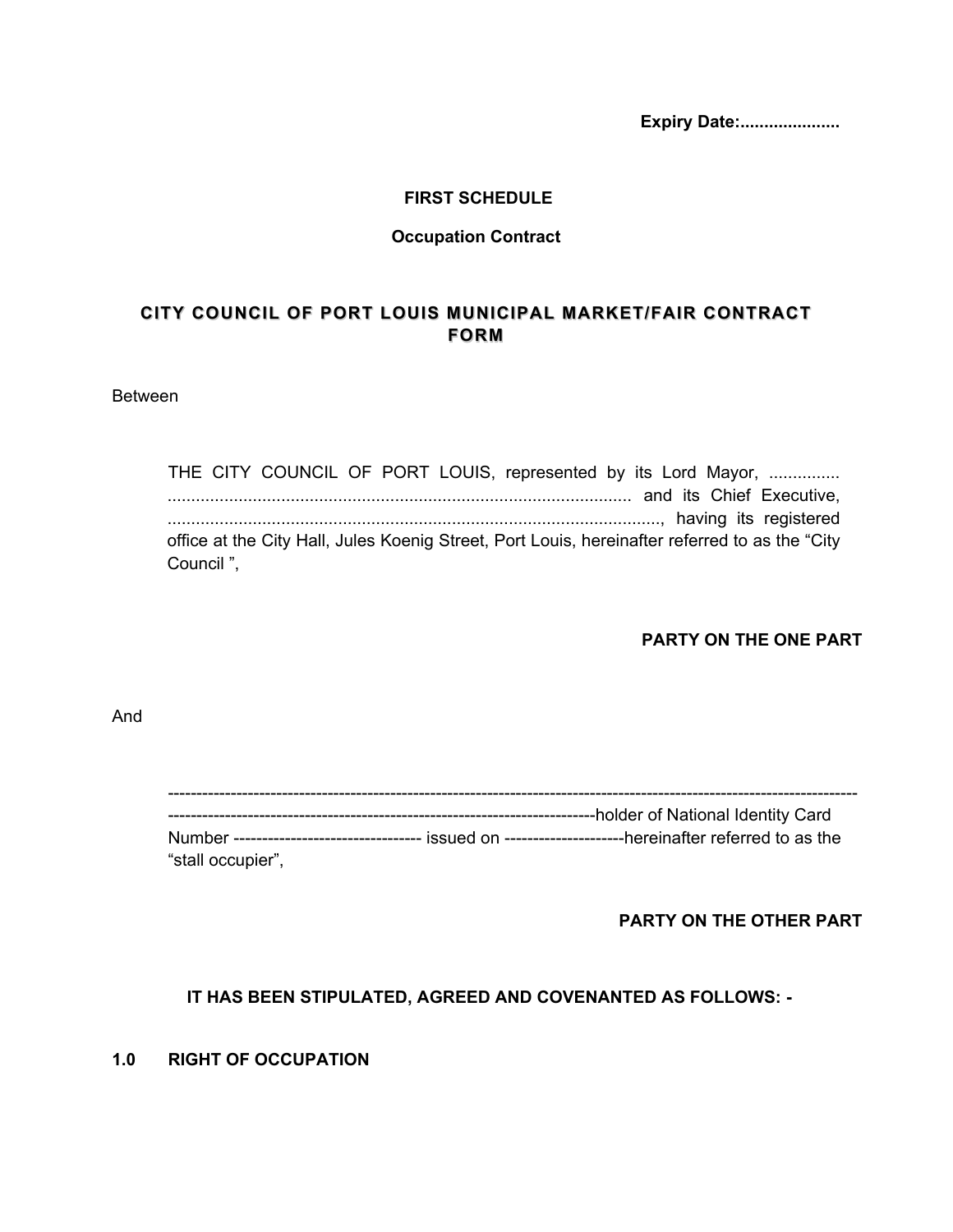- 1. The City Council grants to the stall occupier the right of occupation (herein-after referred to as the "right of occupation") of stall no. ........................(herein-after referred to as the "stall") in the ............................................... section in the ............................................................................................ Market/Fair, Port Louis, under the terms and conditions set out below.
- 1.2. The right of occupation is granted for the exclusive use of the Stall only and at no time, shall the stall occupier occupy any other space in the market/fair under this present contract. The stall occupier shall confine himself for the purpose of his/her trade to the space allotted to him/her by the City Council.

### **2.0. PURPOSE**

2.1. The stall occupier shall occupy the stall for the sole purpose of selling ….......................... only and shall have no right to sell any other products in the stall.

#### **3.0 DURATION AND RENEWAL**

- 3.1. The right of occupation shall be for a period of ……. Year(s) from the ..........to the …..........
- 3.2. At its expiry, the right of occupation may be renewed, at the option of the City Council; such renewal may also be upon such revised terms, conditions, periods and/or fees, if any, as may be determined by the Council;
- 3.3. In case there are any revised terms, conditions, periods and/or fees, the proposed revision(s), shall be notified in writing to the stall occupier, 60 days before the determination of the right of occupation; for this purpose, the letter containing the proposed revision(s) shall be posted at the address, herein-below set out, of the stall occupier.
- 3.4. In the event that the stall occupier accepts to renew the Right of Occupation and accepts all the revised proposals, if any, the Stall Occupier shall, accordingly, enter into a new contract with the City Council at the expiry of the right of occupation.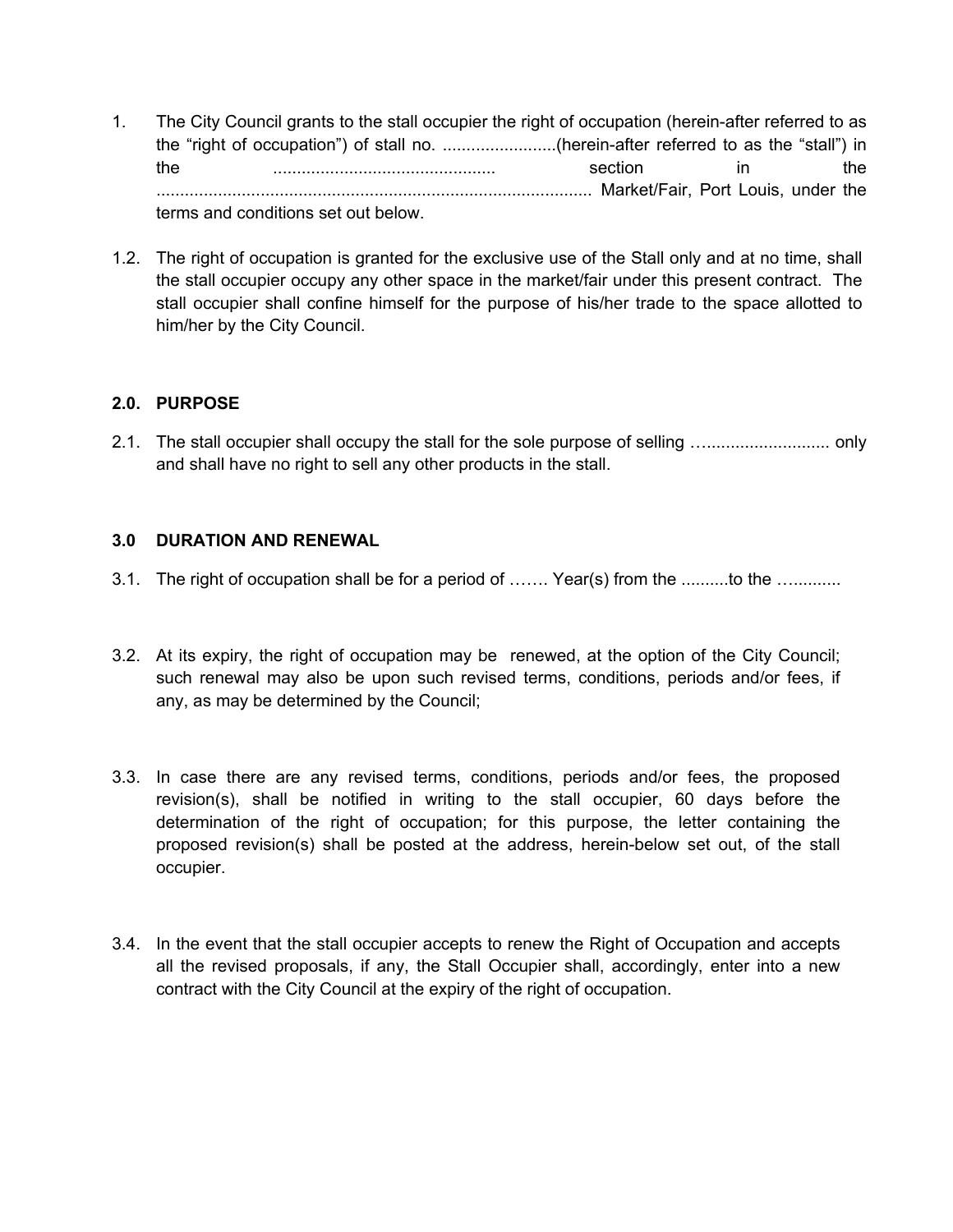3.5. In the event of non-acceptance and/or of refusal to sign the new contract, the Right of Occupation shall be terminated "ipso facto" and the Stall occupier shall vacate the stall forthwith.

### **4.0. FEES AND NON-PAYMENT THEREOF**

- 4.1 The right of occupation of the stall is granted in consideration of a monthly fee (the "Right of Occupation Fee") which amounts to Rs................. and shall be paid in full and in advance by the stall-occupier by the tenth of each month starting by the tenth of the current month.
- 4.2. Such payment shall be made at the City Council of Port Louis, Cashier's Office.
- 4.3. In the event the stall occupier fails to pay the right of occupation Fee for a minimum of 2 months, the City Council shall send a notice (the "notice"), by registered letter, to the stall occupier requesting him/her to settle all arrears of right of occupation fee within a delay of 7 days from receipt of the Notice and notifying him/her that failure to do so may entail the termination of the right of occupation "ipso facto"; in case the stall occupier fails to comply with all the requirements of the Notice, the Right of Occupation may be rescinded "ipso facto"; Such letter shall be sent by post or delivered at the address set out below and it shall be deemed to be sufficient service on the stall occupier.
- 4.4. Such rescission, if any, shall be without prejudice to any other action, which the City Council may lawfully be entitled to take against the stall occupier. The stall occupier shall forthwith vacate the stall and remove all articles there from. The stall occupier shall not be entitled to the payment of any indemnity or refund whatsoever.
- 4.5. The monthly fee is paid irrespective of the yearly Trade fee which is to be paid by the stall occupier in respect of his trade in the Stall.

#### **5.0. SUB-LETTING**

5.1. The stall occupier shall not be entitled to sell, transfer, cede, let, assign or otherwise dispose the right of occupation. In case the stall occupier has done any such act or acts, the right of occupation shall come to an end *"de plein droit*" without any other formality or authority and the stall occupier shall be informed accordingly by letter sent by registered post at the address set out below.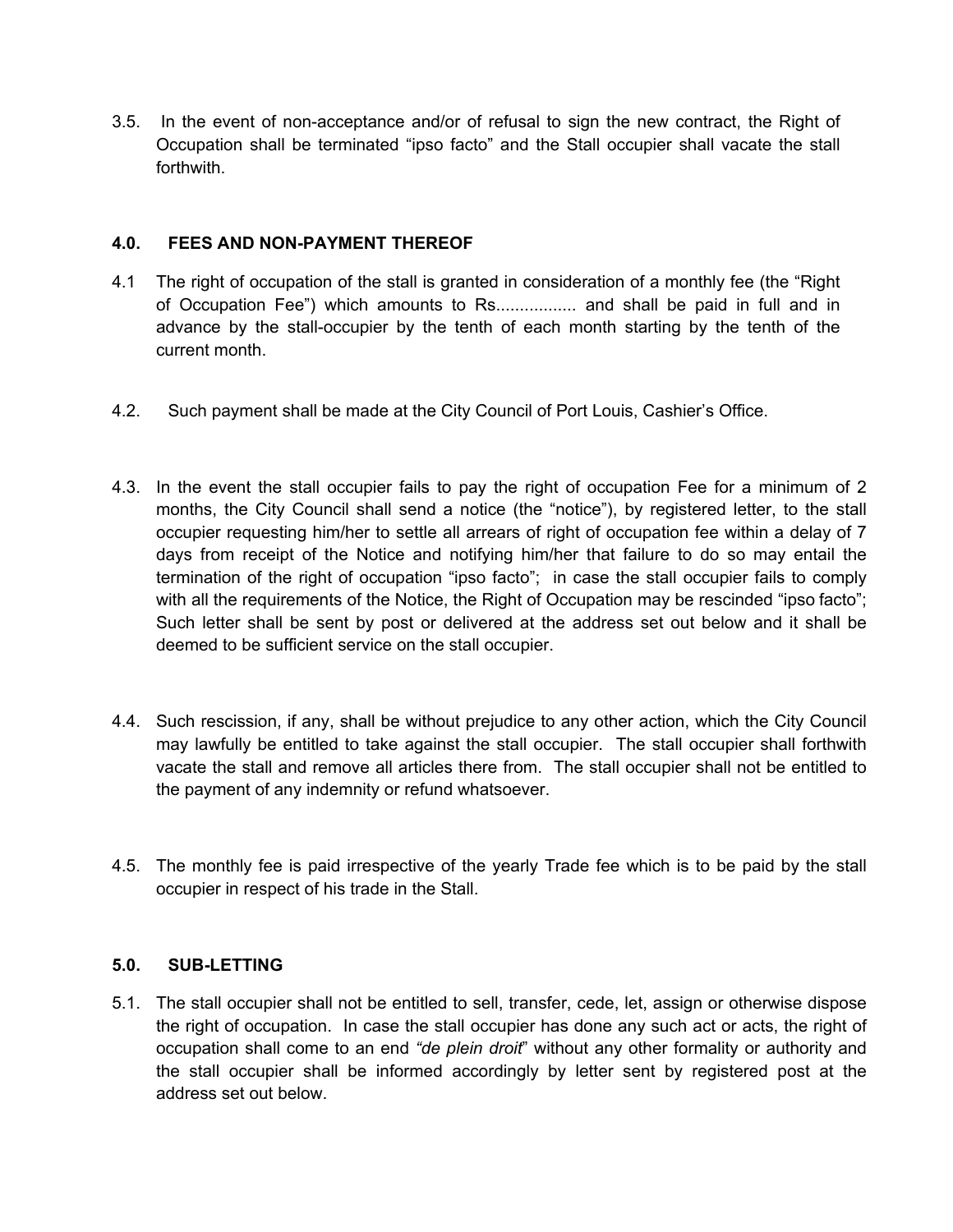5.2. Such rescission shall be without prejudice to any other action, which the City Council may lawfully be entitled to take against the stall occupier. The stall occupier shall forthwith cause the stall to be fully vacated and shall cause all articles to be removed there from. The stall occupier shall not be entitled to the payment of any indemnity or refund whatsoever.

#### **6.0. EMPLOYEES**

- 6.1. The stall occupier shall have the right to employ a maximum of 2 employees to assist him in his trade in the stall.
- 6.2. The stall occupier shall submit 4 passport size photographs of his employee/s and have the said employee/s registered officially with the Council and with the Ministry of Social Security and National Solidarity (National Pension Fund) in accordance with the National Pension Act.
- 6.3. Any new employee shall be properly registered as set out clause 6.2 above.

## **7.0. STRUCTURAL CHANGES AND CHANGE IN SITE/LOCATION**

- 7.1. The City Council reserves itself the right to carry out any structural change on the stall or to alter the general layout of the market/fair without the stall occupier being entitled to any compensation whatsoever for loss of trade or otherwise. Such right shall include any alterations, repairs should the City Council consider it advisable.
- 7.2. For the purpose of carrying out works for structural change or upon the alteration of the general layout of the market/fair, the City Council may, if it deems necessary, cause a change, whether provisional or permanent, in the site/location of any stall within the market/fair.
- 7.3. The stall occupier shall have no right, without the authorisation in writing of the City Council, to cause any change of any nature whatsoever of the stall and/or of the general layout of the market fair.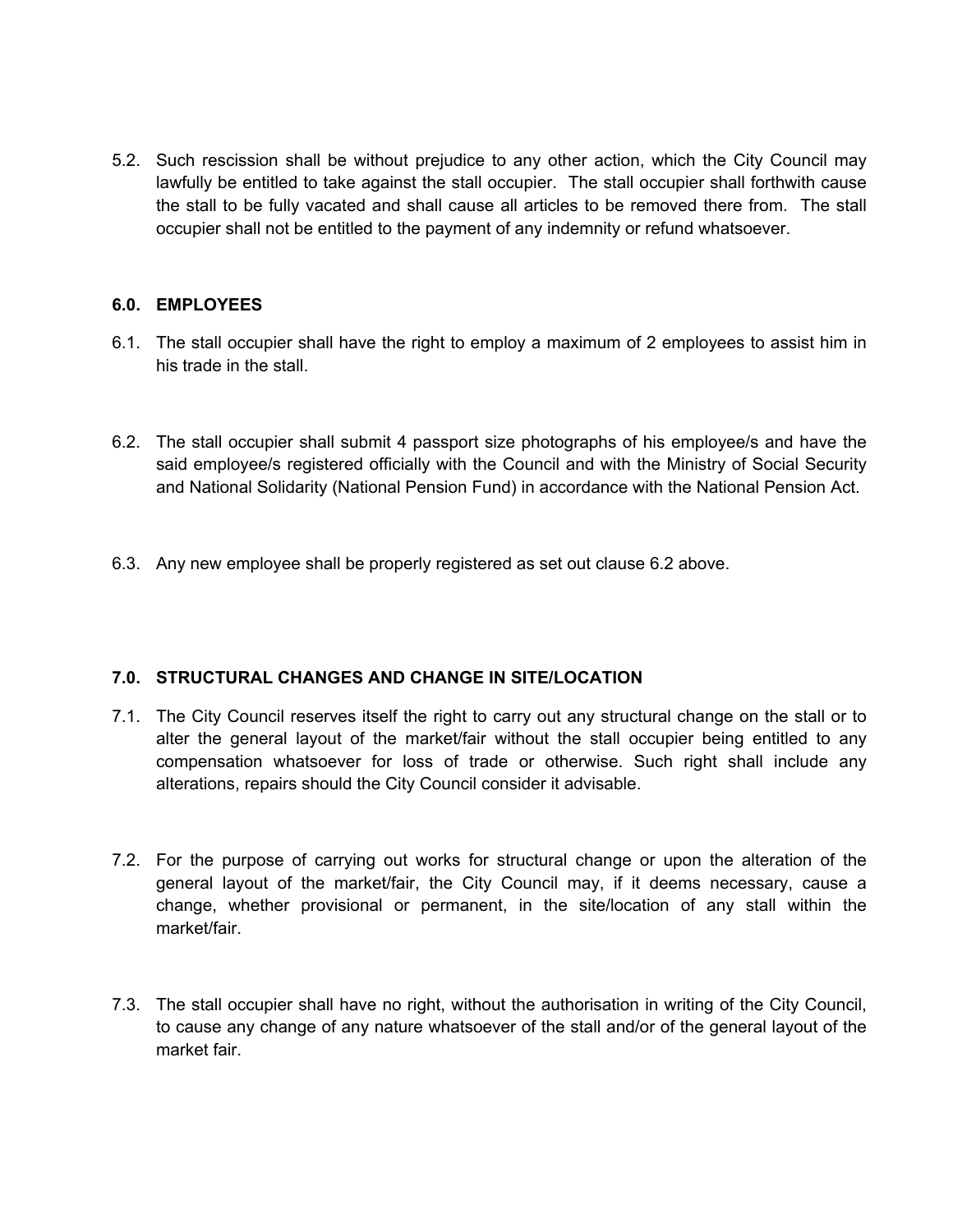- 7.4. The stall occupier shall have no right, without the authorisation in writing of the City Council, to interchange his/her stall with any other stall occupier and with whomsoever.
- 7.5. In the event the stall occupier has been authorised, in writing, to cause changes in the stall, the stall occupier shall have no right to claim any indemnity, compensation or the refund of any costs for such works; any plus value given to the stall shall accrue to the City Council.
- 7.6. In case the stall occupier vacates the stall for any reason whatsoever or in case of death of the stall occupier, no party (including the stall occupier, his employees, his heirs and assigns) shall not be entitled to the payment of any indemnity, compensation, plus value or any damage such as for the construction and installation of protective shutters, shelves, counters, working tables, etc. and or other works of any nature, carried out and which shall remain forever the property of the City Council.

### **8.0 ELECTRICITY AND OTHER CHARGES**

- 8.1. In case the stall occupier requires for the purpose of his trade electricity, water or any other services, he shall apply to the City Council in writing who may grant him such authorisation and give him such directions as it may deem fit and proper. All costs, charges, etc. shall be at the stall-occupier's costs and expenses. Pending the installation of individual meters by the Central Electricity Board/Central Water Authority, the stall-occupier agrees to contribute, to refund or to pay back to the City Council such sum of money for his share of electricity/water used in his trade and consumed by him. He or she will have to settle same regularly within 10 days as from the date the claim has been sent to him. The City Council shall not be responsible at all for any damage, prejudice or inconvenience that the stalloccupier may suffer in case the electricity/water supply is disconnected or cancelled for any reason whatsoever.
- 8.2. In the event the stall occupier fails to refund the City Council for a minimum of two months, any charges of electricity and/or water paid by City Council on his behalf, the City Council shall send a notice (the "notice"), by registered letter, to the stall occupier requesting him to settle all arrears thereof within a delay of 7 days from receipt of the notice and notifying him that failure to do so may entail the termination of the right of occupation "ipso facto"; in case the stall occupier fails to comply with all the requirements of the Notice, the right of occupation may be rescinded. Such letter shall be sent by post or delivered at the address set out below and it shall be deemed to be sufficient service on the stall occupier.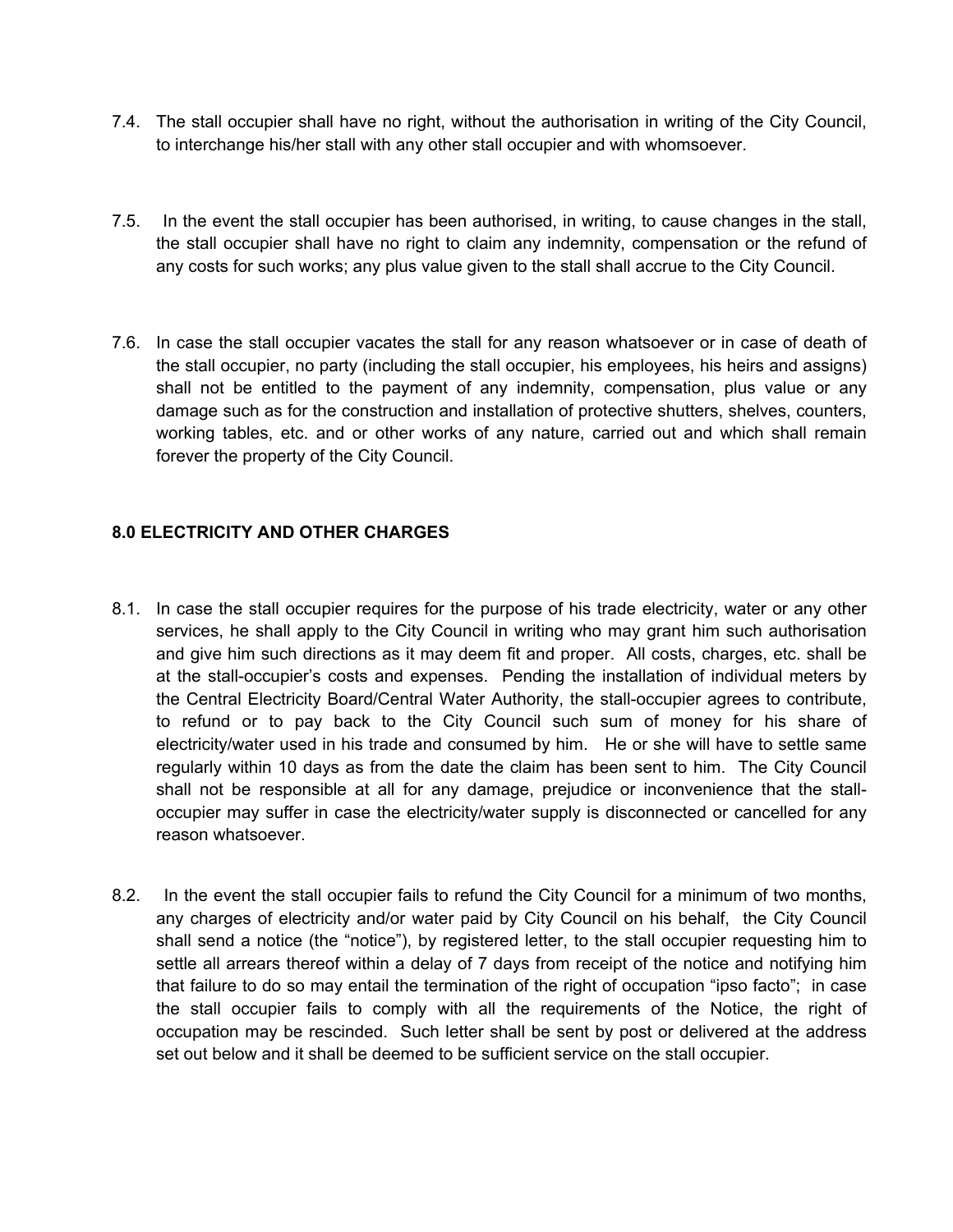#### **9.0 RELOCATION AND CLOSURE**

- 9.1. In the event that the City Council has, for any reasons whatsoever that it may deem fit, to relocate the market/fair to another location, the City Council shall notify the stall occupier and shall, as far as practicable, give to the stall occupier an alternative Stall in the new relocated site.
- 9.2. In the event that the City Council has, for any reasons whatsoever that it may deem necessary, to close the market/fair or any part thereof, the City Council shall notify the stall occupier and may, as far as practicable, give to the stall occupier an alternative stall at another site.
- 9.3 In case no alternative stall is available, as set out in clauses 9.1 and 9.2 above, the stall occupier shall vacate the stall at such date as the Council may direct. Such vacation shall be without any compensation.

### **10.0 DEATH OF STALL OCCUPIER**

- 10.1 The stall-occupier's death shall put an end to the contract binding him to the City Council and the City Council shall have the right to take back the possession of the stall immediately.
- 10.2. In case the stall occupier passes away, any of his heirs must immediately inform the Council about the demise of the stall occupier and produce the act of death.
- 10.3. On humanitarian grounds, the City Council is agreeable that any of ascendant, descendant or surviving spouse, continue the right of occupation of the stall until the expiry of the Trade Fee for the current year only provided that the stall occupier herewith appoints his successor as per clause 10.4 below. In case no appointment is made, the right to continue to occupy the stall until the expiry of the trade fee for the current year shall not be applicable.
- 10.4. The stall occupier hereby appoints as his successor ………,…. being his ascendant/descendant/surviving spouse to continue to occupy the Stall until the expiry of the Trade Fee for the current year.
- 10.5. At the expiry of the Trade Fee for the current year, the right of occupation shall lapse ipso facto and the Successor shall have to vacate the Stall.
- 10.6. The City Council may allocate, after the aforesaid authorisation set out in clause 10.3 above has lapsed, the stall to a heir of the stall occupier for the remaining period of the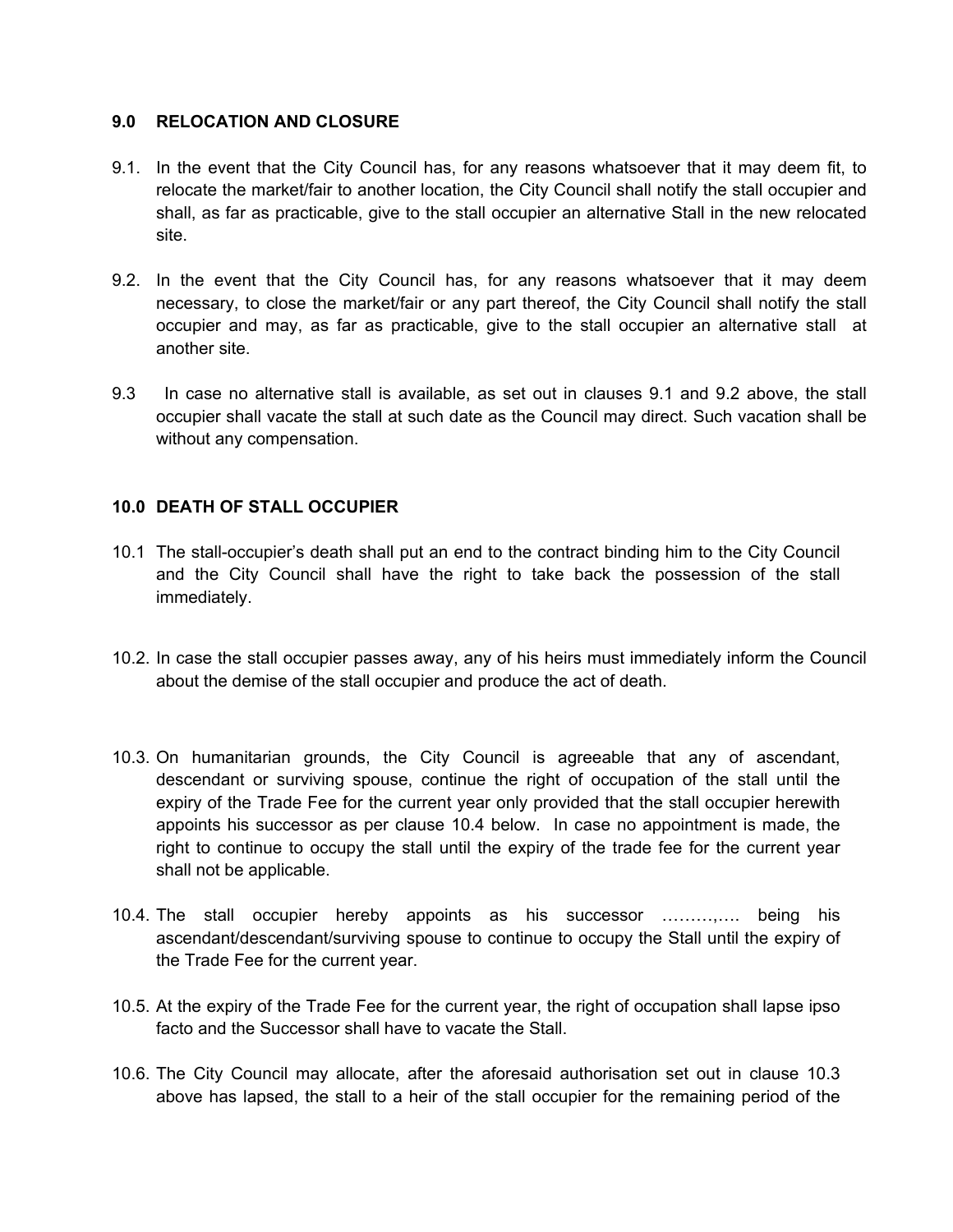Right of Occupation provided that the heir –

- (i) submits a transfer requesting respect of the occupier of the stall;
- (ii) has reached his/her  $18<sup>th</sup>$  birthday at the time of submission of the transfer request;
- (iii) submits a written consent of all the heirs, if any, entitled to the estate and succession of the late Stall Occupier together with a copy of the respective identity cards of each of the heirs;
- (iv) produces a copy of his/her identity card and a copy of the affidavit of succession of the late stall occupier.
- (v) is not already the holder of any stall, shop or other place inside a market or fair;

#### **11.0 COMPLIANCE**

- 11.1 All the provisions contained in all Municipal Markets/Fairs Regulations made under the Local Government Act shall apply to all markets/fairs generally and the stall occupier and his employees, successors and/or heirs shall comply therewith.
- 11.2. Should the Stall Occupier be found guilty by a Court in virtue of a contravention of regulations or of any other enactment relating to trade in the market/fair, the Council may rescind the contract by notice in writing and without any judicial or extra judicial process. In that case, the stall-occupier shall forthwith vacate the stall and remove all articles there from. He shall not be entitled to receive any indemnity whatsoever from the City Council.
- 11.3. In case the stall occupier and/or his successor and/or his heir provide false or incorrect information, the City Council may rescind the right of occupation "ipso facto".
- 11.4. Should the stall occupier fail to comply with any one of the abovementioned Clauses, the City Council shall send a notice (the "notice"), by registered letter, to the stall occupier requesting him to comply with the clause within a delay of 7 days from receipt of the Notice and notifying him/her that failure to do so may entail the termination of the right of occupation "ipso facto"; in case the Stall Occupier fails to comply with all the requirements of the notice, the right of occupation may be rescinded "ipso facto". Such letter shall be sent by post or delivered at the address set out below and it shall be deemed to be sufficient service on the stall occupier.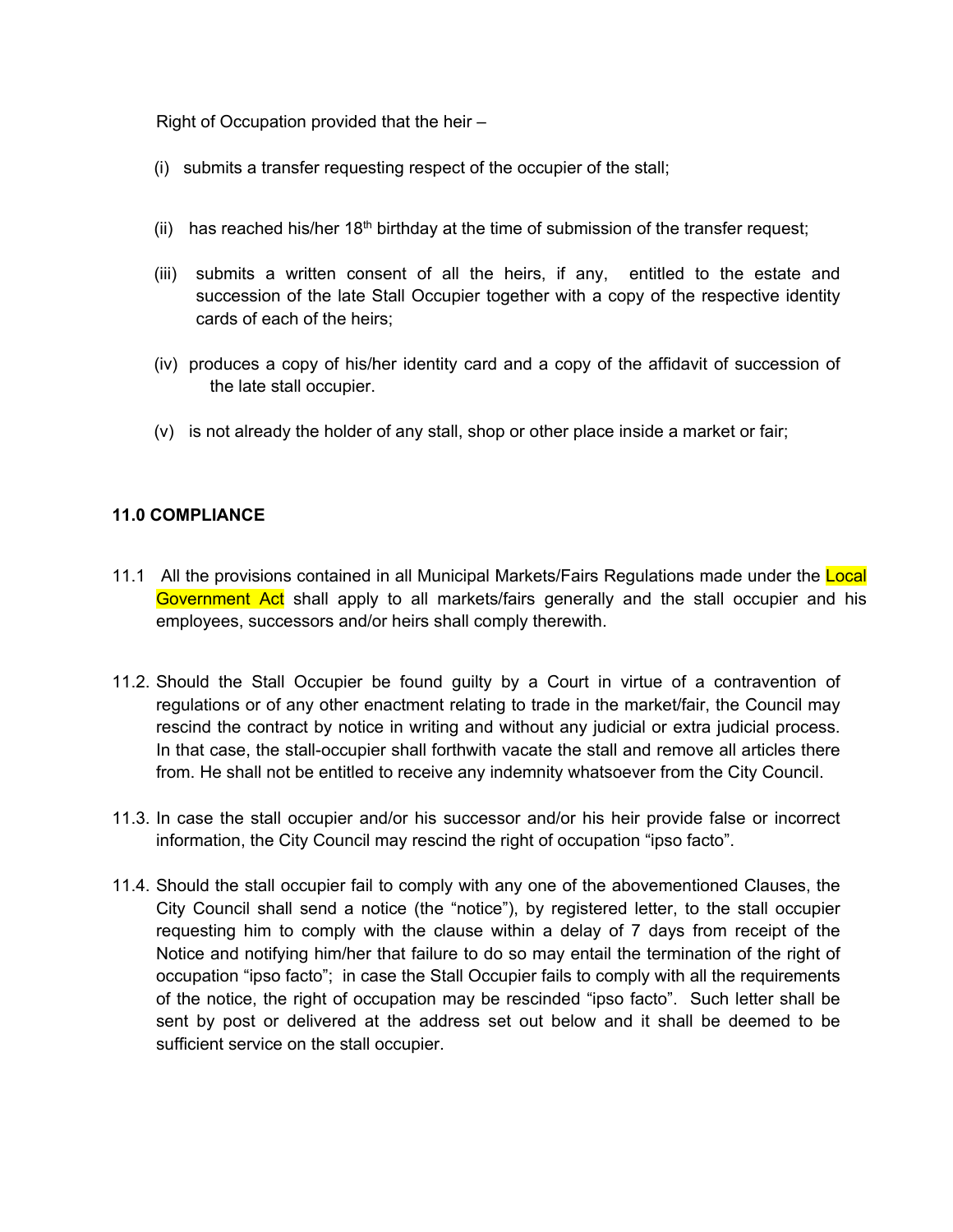#### **12.0 SERVICE**

|  |  |  |  |  |  | 12.1 All letters, notices or other correspondence shall be deemed to have been properly |  |  |  |  |  |  |  |
|--|--|--|--|--|--|-----------------------------------------------------------------------------------------|--|--|--|--|--|--|--|
|  |  |  |  |  |  |                                                                                         |  |  |  |  |  |  |  |

Made in duplicate and in good faith at the City Council, Port Louis, this....................................... day of ................................

| LORD MAYOR | CHIEF EXECUTIVE | STALL-OCCUPIER |
|------------|-----------------|----------------|
|            |                 |                |

**PARTY ON THE ONE PART PARTY ON THE OTHER PART**